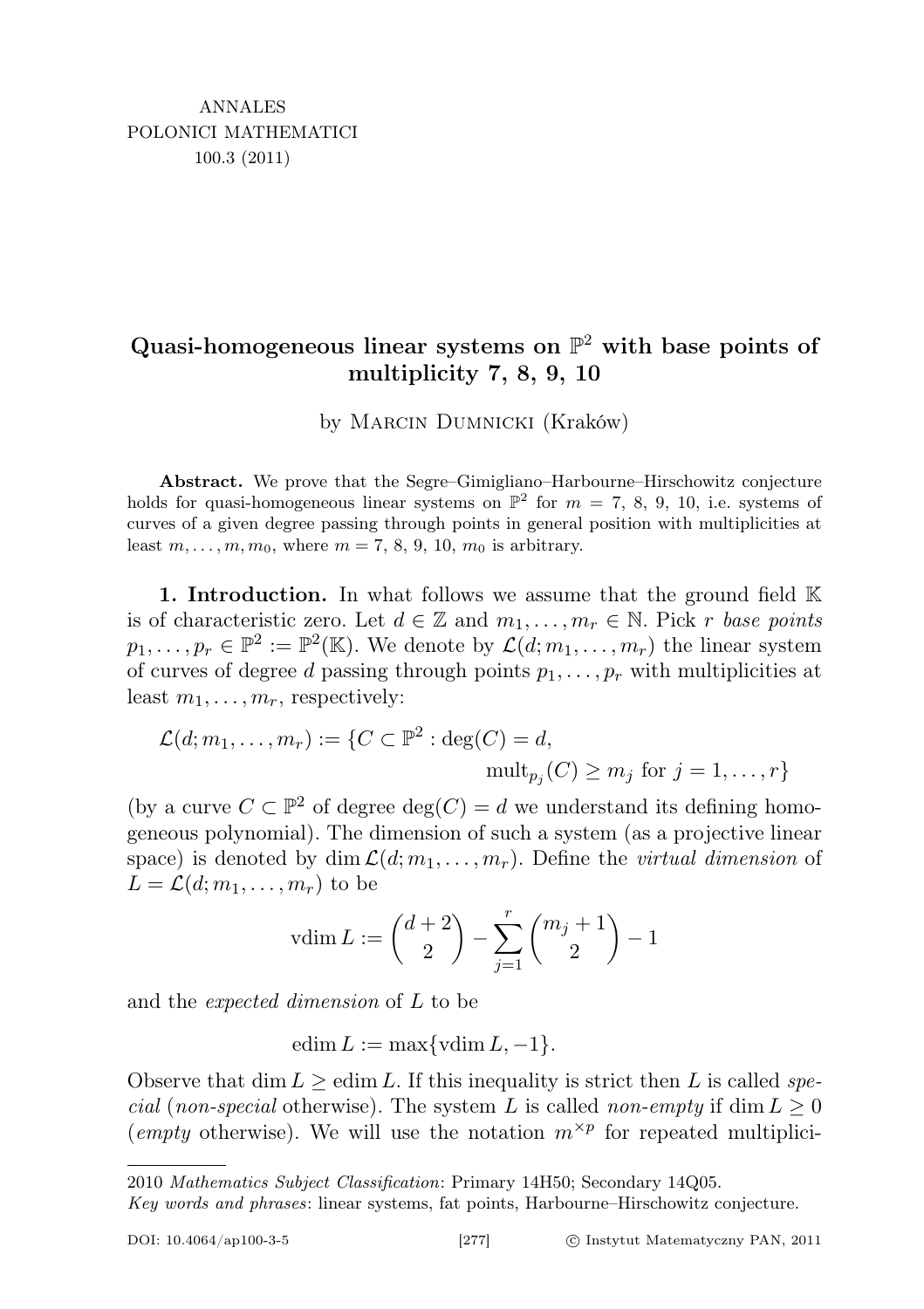ties,

$$
m^{\times p} := \underbrace{m, \ldots, m}_{p}.
$$

Let  $\pi: X \to \mathbb{P}^2$  be the blow-up of  $\mathbb{P}^2$  at  $p_1, \ldots, p_r$  with exceptional divisors  $E_1, \ldots, E_r$ , respectively. The Picard group  $Pic(X)$  of X is generated by  $H, E_1, \ldots, E_r$ , where H is the pullback of the class of a line in  $\mathbb{P}^2$ . The system  $\mathcal{L}(d; m_1, \ldots, m_r)$  is isomorphic to the complete linear system L (on X) associated to the divisor  $dH - m_1E_1 - \cdots - m_rE_r$ . Observe that in this way we can define  $\mathcal{L}(d; m_1, \ldots, m_r)$  for  $d, m_1, \ldots, m_r \in \mathbb{Z}$ . In what follows we always allow negative multiplicities unless stated otherwise.

Consider the standard intersection form on X given by  $H^2 = 1, E_j^2 = -1$ ,  $H.E_j = 0, E_j.E_\ell = 0$  for  $j \neq \ell$ . Now (by Riemann–Roch)

<span id="page-1-0"></span>
$$
\text{(1)}\qquad \qquad \text{vdim}\,L=\frac{L^2-L.K_X}{2},
$$

where  $K_X$  is the canonical divisor on X.

<span id="page-1-1"></span>DEFINITION 1. We say that a curve  $C \subset X$  is a  $-1$ -curve on X if C is irreducible and  $C^2 = C.K_X = -1$ .

We recall the following definition of a  $-1$ -special system (see e.g. [\[Cil-Mir 98\]](#page-22-0)):

DEFINITION 2. A linear system  $L = \mathcal{L}(d; m_1, \ldots, m_r)$  (considered as a system on X) is  $-1$ -special if there exist  $-1$ -curves  $C_1, \ldots, C_s \subset X$  such that

- $L.C_j = -k_j, k_j \ge 1$  for  $j = 1, ..., s$ ,
- $k_j \geq 2$  for some j,
- the system  $M = L (k_1C_1 + \cdots + k_sC_s)$  has non-negative virtual dimension and non-negative intersection with every −1-curve.

From the above definition it is clear that if L is  $-1$ -special then it is non-empty and its dimension is at least  $\dim M$ . To compare the virtual dimensions of L and M, assume that  $L.C_j = -k_j$  for  $j = 1, \ldots, s$ . By formula [\(1\)](#page-1-0) and Definition [1,](#page-1-1) we obtain

$$
vdim L = vdim M + \sum_{j=1}^{s} \frac{k_j - k_j^2}{2},
$$

hence every  $-1$ -special system is special.

The converse is only conjectured to hold (see e.g. [\[Hir 89\]](#page-23-0)), and only for base points in general position:

Conjecture 3 (Segre–Gimigliano–Harbourne–Hirschowitz). A linear system  $\mathcal{L}(d; m_1, \ldots, m_r)$  with base points in general position is special if and only if it is  $-1$ -special.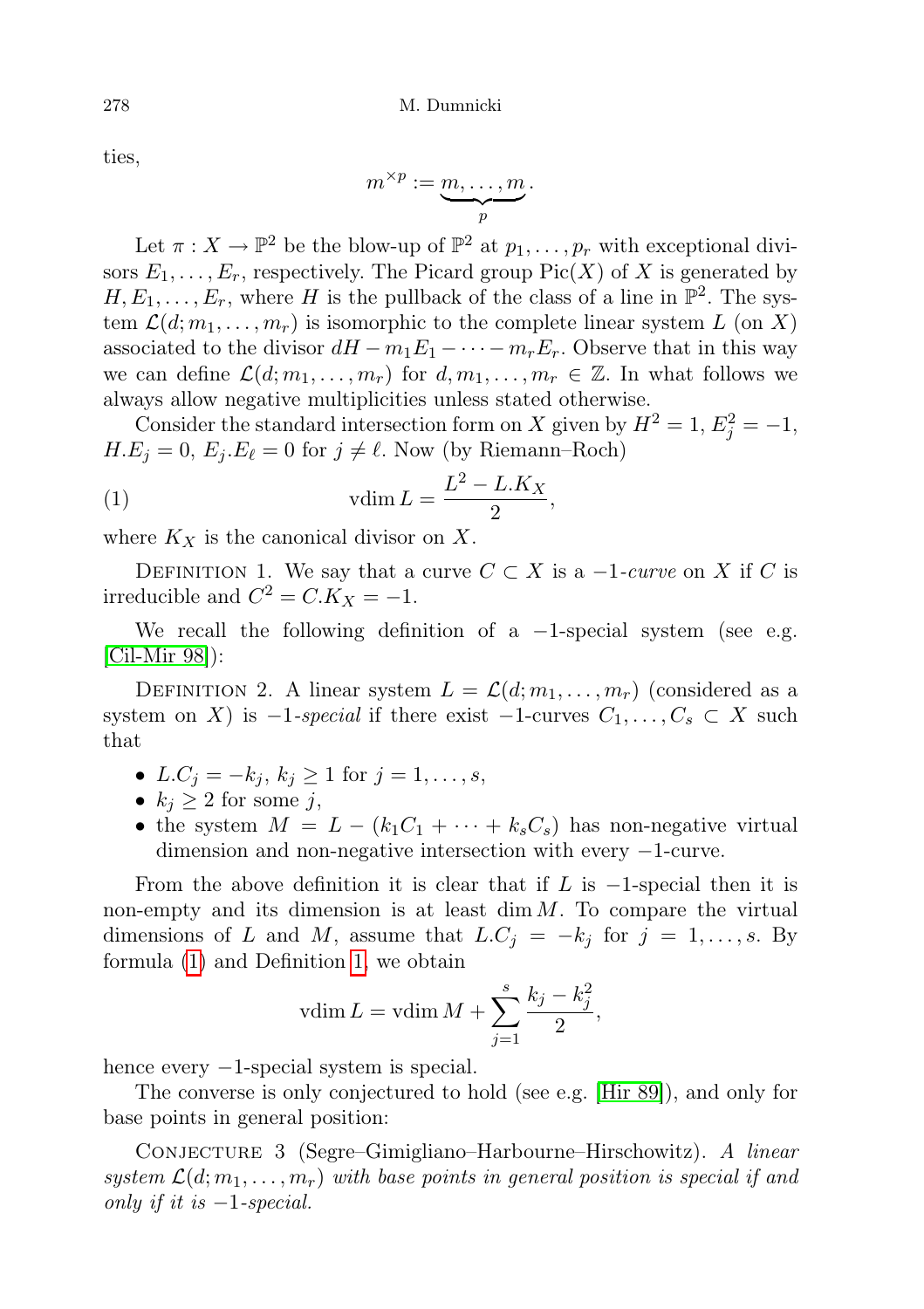The above formulation, involving −1-curves, makes sense only for base points in general position. In the non-general case we would also have to consider curves with self-intersection less than −1 and the problem seems to be far more complicated. In this paper we deal with the general case since the main methods (the reduction algorithm and Cremona transformations of systems) work only for base points in general position. So from now on we always assume that the base points are in general position.

The Segre–Gimigliano–Harbourne–Hirschowitz conjecture is known to hold in some cases. The case  $r \leq 9$  has been solved in [\[Nag 60\]](#page-23-1). For low multiplicities (i.e. bounded by some constant) it has begun with [\[Hir 85\]](#page-23-2), where the case  $m_1 = \cdots = m_r \leq 3$  has been solved. The case when all multiplicities are bounded by 4 has been settled by [\[Mig 00\]](#page-23-3); the bound has been extended to 7 in [\[Yan 07\]](#page-23-4) and 11 in [\[Dum-Jar 07\]](#page-23-5).

The homogeneous case  $(m_1 = \cdots = m_r)$  with multiplicities up to 42 has been solved in [\[Dum 07a\]](#page-22-1). The quasi-homogeneous case  $(m_1 = \cdots = m_{r-1},$  $m_r$  arbitrary) has been handled for  $m_1 = 3$  in [\[Cil-Mir 98\]](#page-22-0), for  $m_1 = 4$  in [\[Sei 01,](#page-23-6) [Laf 99\]](#page-23-7), for  $m_1 = 5$  in [\[Laf-Uga 03\]](#page-23-8), and for  $m_1 = 6$  in [\[Kun 05\]](#page-23-9). Our result is the following:

<span id="page-2-0"></span>Theorem 4. The Segre–Gimigliano–Harbourne–Hirschowitz conjecture holds for quasi-homogeneous systems with almost all multiplicities equal to 7,  $8, 9 \text{ or } 10, \text{ i.e. for systems } \mathcal{L}(d; m^{\times r}, m_0) \text{ with } r+1 \text{ base points in general po-}$ sition, with multiplicities at least  $m, \ldots, m, m_0$  respectively,  $m \in \{7, 8, 9, 10\}$ .

The methods of proving the conjecture for  $m = 3, 4, 5, 6$  used by the authors mentioned above are of the same type. Namely, using the degeneration method introduced in [\[Cil-Mir 98\]](#page-22-0), we can show the non-speciality of a large family of systems with many base points. In fact, with the help of this method, we can show that if the family of systems

$$
\{\mathcal{L}(d; m^{\times r}, m_0) : d, m_0 \in \mathbb{N}, r_1 \le r \le r_2\}
$$

(for carefully chosen  $r_1$  and  $r_2$ ) contains only non-special ones then all systems of the form  $\mathcal{L}(d; m^{\times r}, m_0)$  for  $r \geq r_2$  are non-special. Another task is to show that if the difference between d and  $m_0$  in the system  $\mathcal{L}(d; m^{\times r}, m_0)$ is large enough then the system is non-special.

Having the above, we are left with a family of cases that can be solved using the degeneration method, Cremona transformations, ad hoc arguments and computations of the rank of interpolation matrices.

The authors of [\[Cil-Mir 98,](#page-22-0) [Sei 01,](#page-23-6) [Laf 99,](#page-23-7) [Laf-Uga 03,](#page-23-8) [Kun 05\]](#page-23-9) used computer programs to deal with a large number of cases. These programs are of two kinds. The first one is an implementation of the degeneration technique—for a large number of cases we must check whether the degeneration exists or not. The result (for each single case) can be easily checked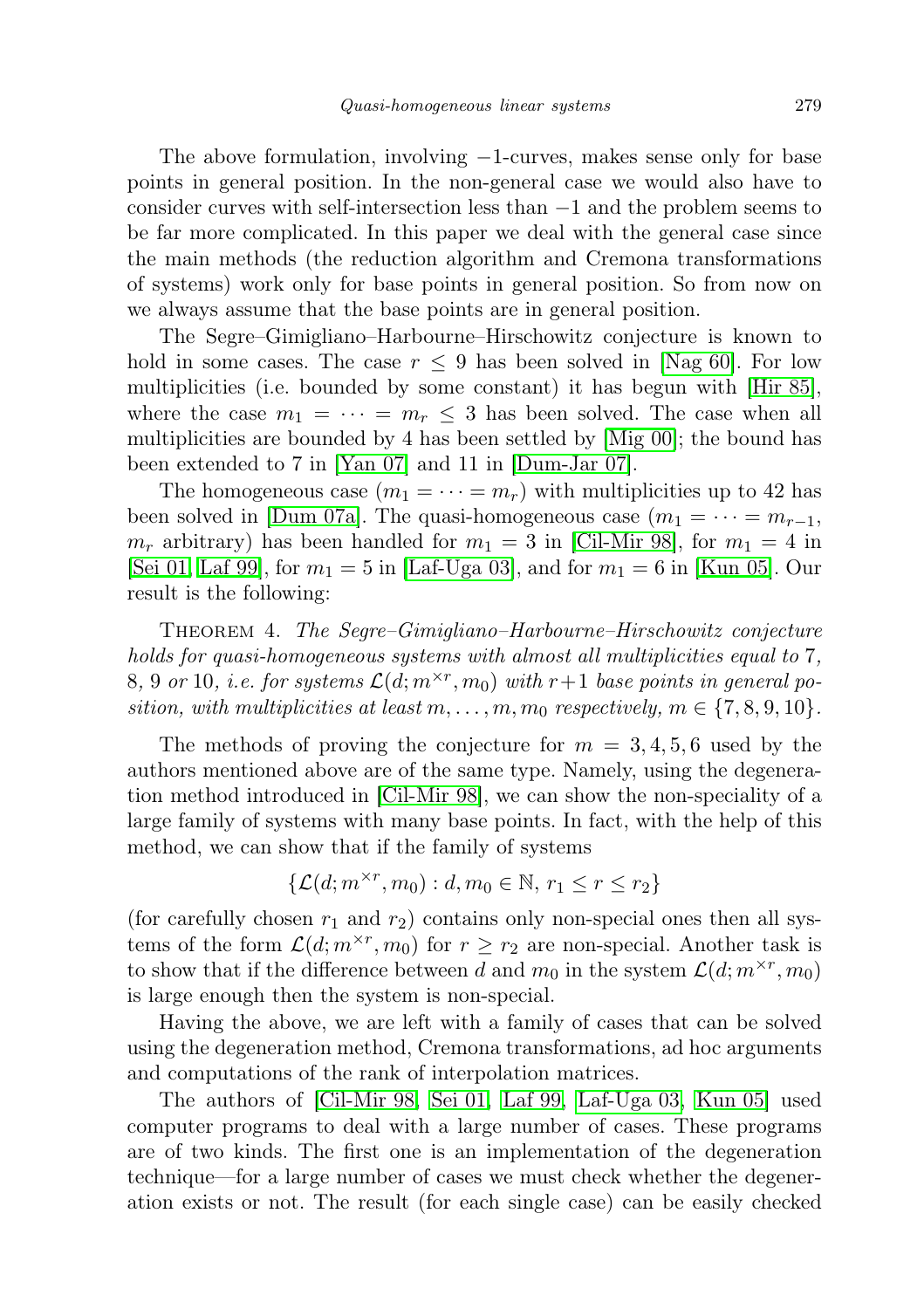by hand, the reason for using software is the number of cases. The second kind uses computer programs to evaluate the dimension of a given system by direct computation of the rank of the interpolation matrix, which, in interesting cases, is of large size (e.g.  $105 \times 105$ ). This cannot be done by hand, for obvious reasons.

In this paper we use the same approach, but different methods. Instead of the degeneration method we use the reduction algorithm introduced in [\[Dum 07b\]](#page-22-2) and [\[Dum-Jar 07\]](#page-23-5) together with direct computation of dimensions of systems. To deal with the remaining cases we use the Cremona transformation (see Definition [7\)](#page-3-0), "glueing" of points (see Theorem [6\)](#page-3-1) and known results.

We note here that both approaches, by the degeneration and the reduction algorithm, promise to be usable for larger values of  $m$  (quasi-homogeneous multiplicity). We prefer the second one—observe that this paper is not much longer than [\[Sei 01,](#page-23-6) [Laf-Uga 03,](#page-23-8) [Kun 05\]](#page-23-9), although we deal with four higher multiplicities at once.

The paper is organized as follows: The next section is devoted to presenting some methods of showing −1-speciality or non-speciality of systems. Section 3 contains a brief introduction to the reduction method together with the results obtained with the help of this method and computer programs. In Section 4 we deal with the remaining cases, i.e. systems with few base points and low difference between the degree and the quasi-homogeneous multiplicity. The last section contains a note on Seibert's work.

2. Tools. We begin by recalling [\[Dum 09b,](#page-23-10) Theorem 1]. Let us recall that the base points are always in general position.

<span id="page-3-2"></span>THEOREM 5 (splitting). Let  $d, k, m_1, \ldots, m_r, m_{r+1}, \ldots, m_s \in \mathbb{N}$ . If

- $L_1 = \mathcal{L}(k; m_1, \ldots, m_s)$  is non-special,
- $L_2 = \mathcal{L}(d; m_{s+1}, \ldots, m_r, k+1)$  is non-special,
- $(\text{vdim } L_1 + 1)(\text{vdim } L_2 + 1) \geq 0,$

then the system  $L_3 = \mathcal{L}(d; m_1, \ldots, m_r)$  is non-special.

However, it would be more convenient to "glue" equal multiplicities, so we will use the following weaker version of the above theorem.

<span id="page-3-1"></span>THEOREM 6 (glueing). Let  $\mathcal{L}(k; m^{\times s})$  be non-special, and set

$$
L_3 = \mathcal{L}(d; m_1, \dots, m_r, m^{\times s}), \quad L_2 = \mathcal{L}(d; m_1, \dots, m_r, k+1).
$$

If either  $-1 \leq \text{vdim } L_2 \leq \text{vdim } L_3$  or  $\text{vdim } L_3 \leq \text{vdim } L_2 \leq -1$  then in order to show non-speciality of  $L_3$  it is enough to show non-speciality of  $L_2$ .

<span id="page-3-0"></span>*Proof.* Follows immediately from Theorem [5.](#page-3-2)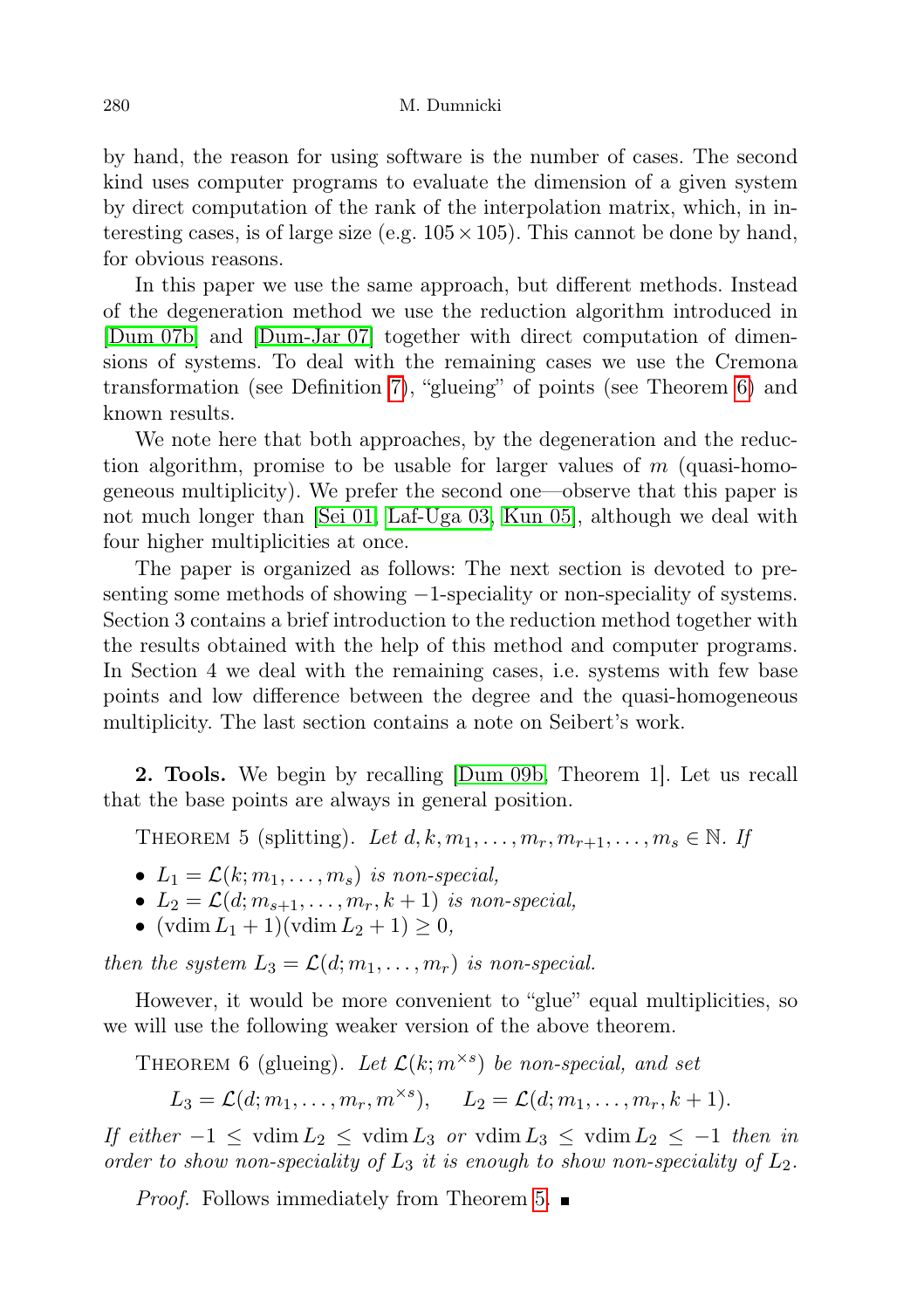DEFINITION 7. Let  $d, m_1, \ldots, m_r \in \mathbb{Z}$  and  $k = d - (m_1 + m_2 + m_3)$ . Define the Cremona transformation of the system  $\mathcal{L}(d; m_1, \ldots, m_r)$  to be

 $Cr(\mathcal{L}(d; m_1, \ldots, m_r)) := \mathcal{L}(d+k; m_1+k, m_2+k, m_3+k, m_4, \ldots, m_r).$ 

THEOREM 8. Let  $L = \mathcal{L}(d; m_1, \ldots, m_r)$  be a linear system. Then:

 $(1)$  dim  $Cr(L) = \dim L$ ,

(2) L is special if and only if  $Cr(L)$  is special,

(3) L is  $-1$ -special if and only if  $Cr(L)$  is  $-1$ -special.

Proof. The proof can be found, for example, in [\[Gim 89\]](#page-23-11). The idea is to show that the Cremona transformation induces an action on  $Pic(X)$  such that  $H \mapsto 2H - E_1 - E_2 - E_3, E_j \mapsto H - (E_1 + E_2 + E_3) + E_j$  for  $j = 1, ..., 3$  and  $E_j \mapsto E_j$  for  $j \geq 4$ . Observe that  $-1$ -curves are transformed into  $-1$ -curves.

<span id="page-4-0"></span>DEFINITION 9. We say that  $\mathcal{L}(d; m_1, \ldots, m_r)$  is in standard form if either  $d < 0$ , or:

- $m_1, \ldots, m_r$  are non-increasing,
- $d (m_1 + m_2 + m_3) \geq 0$ .

Every system can be transformed (by a finite number of Cremona transformations and sorting of multiplicities) into a standard form. For a system L choose one of its standard forms and denote it by  $Cr<sup>o</sup>(L)$ . The standard form is not unique, since e.g.  $Cr(\mathcal{L}(-1; 1, 0, 0)) = \mathcal{L}(-3; -1, -2, -2)$  and both systems are in standard form. However, if a system cannot be transformed (by a sequence of Cremona transformations) into another system with negative degree then its standard form is unique. To see this, consider the following anti-symmetric relation:

$$
(d; m_1, \ldots, m_r) \sim (d'; m'_1, \ldots, m'_r)
$$

if and only if  $d > d'$  and we can map  $\mathcal{L}(d; m_1, \ldots, m_r)$  to  $\mathcal{L}(d'; m'_1, \ldots, m'_r)$  by a single Cremona transformation. Now the relation is obviously noetherian, and by easy computation it can be shown that it is locally confluent (by definition,  $\sim$  is *locally confluent* if whenever  $a \sim b_1$ ,  $a \sim b_2$  there exists c such that  $b_1 \sim^* c$  and  $b_2 \sim^* c$ , where  $\sim^*$  denotes a sequence of  $\sim$ 's). Such relations enjoy the property of having unique normal forms, which, in our case, are exactly standard forms.

Let  $L = \mathcal{L}(d; m_1, \ldots, m_r)$  be a linear system in standard form. From [\[Gim 89\]](#page-23-11) we may understand what happens if some of  $d, m_1, \ldots, m_r$  are negative:

(1) If  $d < 0$  then L is empty.

(2) If  $m_i = -1$  then  $E_i$  is a fixed component for L; let

 $L' = \mathcal{L}(d; m_1, \ldots, m_{j-1}, 0, m_{j+1}, \ldots, m_r).$ 

Since vdim  $L = \text{vdim } L'$  and dim  $L = \dim L'$ , it is enough to study  $L'$ .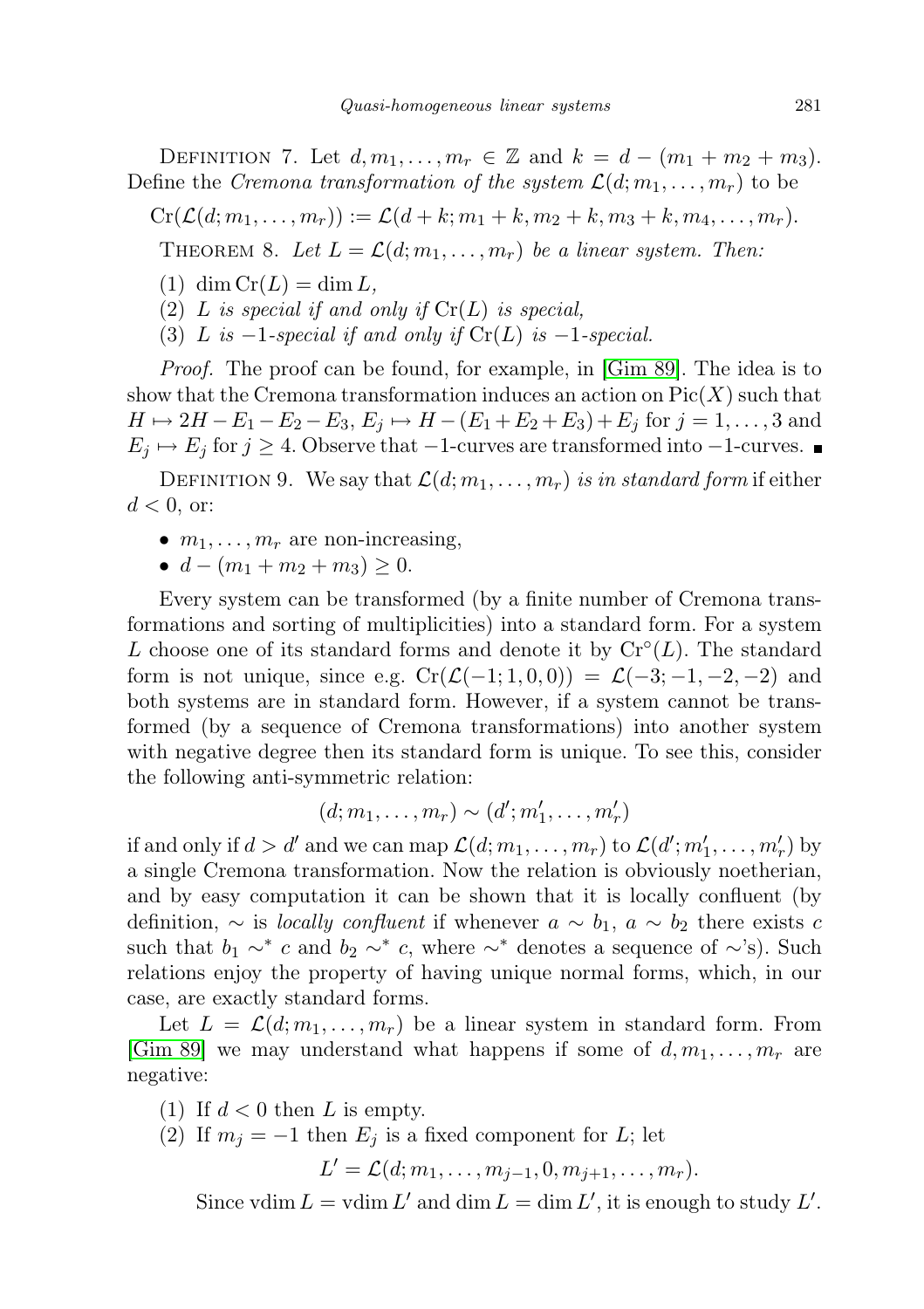(3) If  $m_j \leq -2$  then  $E_j$  is a multiple fixed component; since  $E_j$  is a  $-1$ -curve, the system L is special if and only if

 $L' = \mathcal{L}(d; m_1, \ldots, m_{j-1}, 0, m_{j+1}, \ldots, m_r)$ 

is non-empty. Moreover, if  $L'$  is non-empty and non-special, or if it is  $-1$ -special, then L is  $-1$ -special.

Observe also that the intersection number  $L.C$ , where C is a  $-1$ -curve, is non-negative for any system in standard form with non-negative multiplicities (see [\[Gim 89\]](#page-23-11)), hence such a system cannot be −1-special. If, additionally, it is a system for which the Segre–Gimigliano–Harbourne–Hirschowitz conjecture has been proved (e.g. multiplicities bounded by 11 or based on at most 9 points) then it is non-special.

We recall the following result (mentioned in the introduction).

<span id="page-5-0"></span>THEOREM 10 ([\[Dum-Jar 07\]](#page-23-5)). The Segre–Gimigliano–Harbourne–Hirschowitz conjecture holds for systems with multiplicities bounded by 11.

3. Results using the reduction method. The first step is to show that the systems with the number of base points large enough and the difference between the degree and the free multiplicity greater than  $m-2$  are nonspecial. To do this we will use the reduction method introduced in [\[Dum 07b\]](#page-22-2) and then exploited in [\[Dum-Jar 07\]](#page-23-5). The results are gathered in Table 1.

For a finite  $D \subset \mathbb{T}^2 := \{x^{\alpha_1}y^{\alpha_2} \subset \mathbb{K}[x, y] : \alpha_1, \alpha_2 \in \mathbb{N}\}\$  and multiplicities  $m_1, \ldots, m_r$  define

$$
V(D; m_1, \ldots, m_r) := \left\{ f = \sum_{t \in D} c_t t \in \mathbb{K}[x, y] : \mathrm{mult}_{p_j}(f) \ge m_j \right\}
$$

for  $p_1, \ldots, p_r \in \mathbb{K}^2$  in general position. We say that  $V(D; m_1, \ldots, m_r)$  is nonspecial if its dimension (as a vector space over  $\mathbb{K}$ ) is equal to its expected dimension

edim 
$$
V(D; m_1, ..., m_r) := \max\{\text{vdim } V(D; m_1, ..., m_r), 0\},\
$$
  
vdim  $V(D; m_1, ..., m_r) := \#D - \sum_{j=1}^r {m_j + 1 \choose 2}.$ 

Observe that  $\mathcal{L}(d; m_1, \ldots, m_r)$  is non-special if and only if  $V(D; m_1, \ldots, m_r)$ is non-special for  $D = \{t \in \mathbb{T}^2 : \deg t \le d\}.$ 

DEFINITION 11. Let  $a_1, \ldots, a_k \in \mathbb{N}, a_j \leq j, j = 1, \ldots, k$ . Define the diagram

$$
(a_1,\ldots,a_k) = \bigcup_{j=1}^k \{x^{\alpha_1}y^{\alpha_2} \in \mathbb{T}^2 : \alpha_1 + \alpha_2 = j - 1, \, \alpha_2 < a_j\}.
$$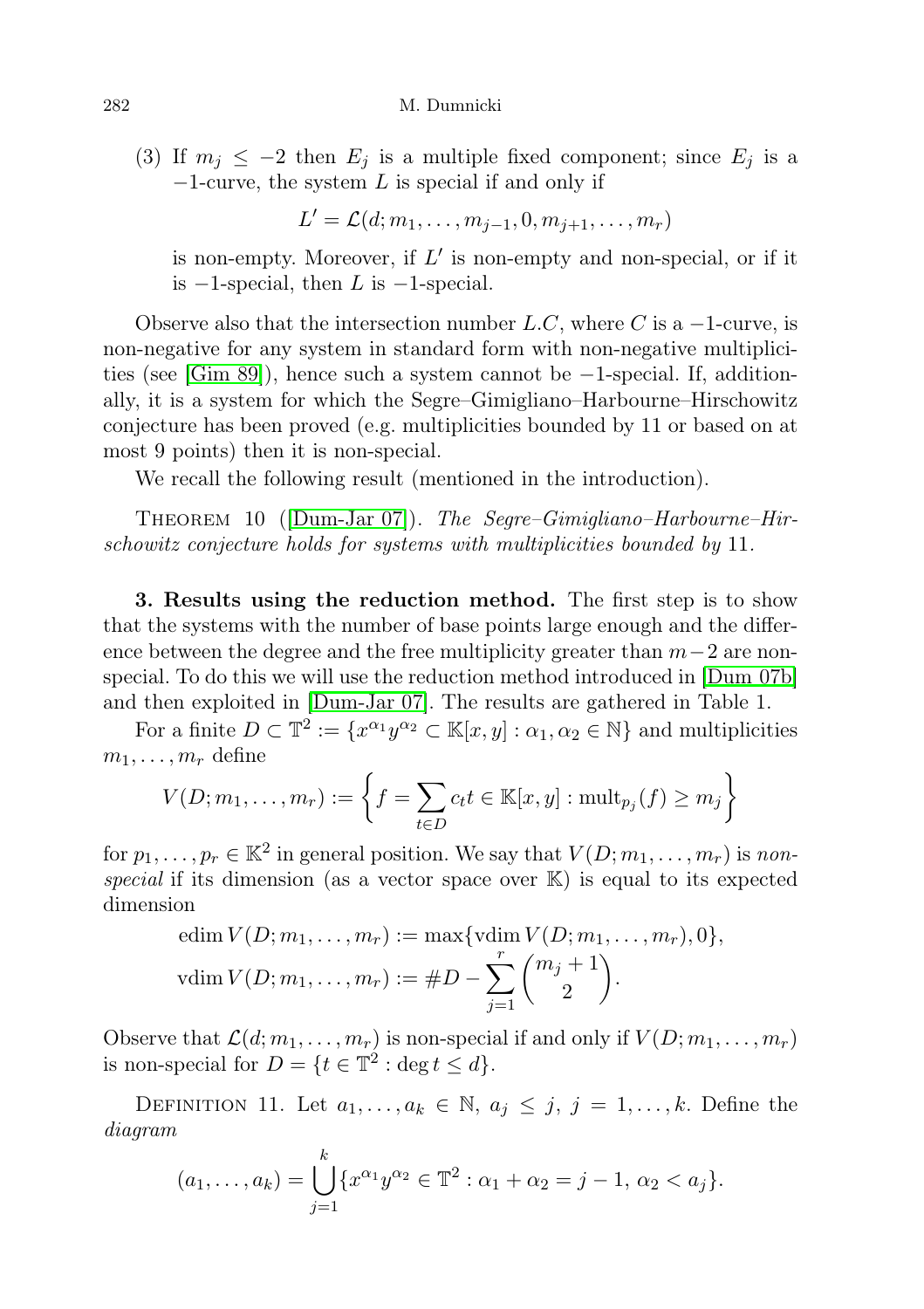A single set  $\{x^{\alpha_1}y^{\alpha_2} \in \mathbb{T}^2 : \alpha_1 + \alpha_2 = j - 1, \alpha_2 < a_j\}$  will be called the *jth* layer, or simply a layer. For  $a, a_1, \ldots, a_k \in \mathbb{N}$  with  $a_j \leq a + j$  define

$$
(\overline{a}, a_1, \ldots, a_k) := (1, 2, \ldots, a-1, a, a_1, \ldots, a_k).
$$

We will also use the notation

$$
(\overline{a}, \{b\}^{\times p}, a_1, a_2, \dots) := (\overline{a}, \underbrace{b, \dots, b}_{p \text{ times}}, a_1, a_2, \dots).
$$

Observe that for  $d \geq 1$  we have  $\{t \in \mathbb{T}^2 : \deg t \leq d\} = (\overline{d+1})$ .

Example 12.



<span id="page-6-0"></span>DEFINITION 13. Let  $m \in \mathbb{N}^*$ , and let  $D = (b_1, \ldots, b_\ell, a_1, \ldots, a_m)$  be a diagram with  $a_m > 0$ . Define  $v_j \in \mathbb{N}$ ,  $j = 1, \ldots, m$ , and sets  $V_j$ ,  $j = 0, \ldots, m$ by downward induction (beginning with  $m$ , going down to 0):

$$
V_m := \{1, \dots, m\},
$$
  
\n
$$
V_{j-1} := V_j \setminus \{v_j\}, \quad v_j := \begin{cases} a_j, & a_j < m \text{ and } \max V_j \ge a_j, \\ \max V_j, & \text{otherwise.} \end{cases}
$$

If  $V_0 = \emptyset$  then we say that D is m-reducible. The diagram

$$
\mathrm{red}_m(D):=(b_1,\ldots,b_\ell,a_1-v_1,\ldots,a_m-v_m)
$$

will be called the *m*-reduction of  $D$ .

EXAMPLE 14.



the 4-reduction of  $(\overline{5}, 3, 2)$  is equal to  $(\overline{3}, 3, 1)$ 

As another example take the diagram  $(\overline{32})$  and perform one 12-reduction and four 9-reductions to obtain the diagram  $(\overline{19}, 18, 17, 16, 14, 10, 5)$ :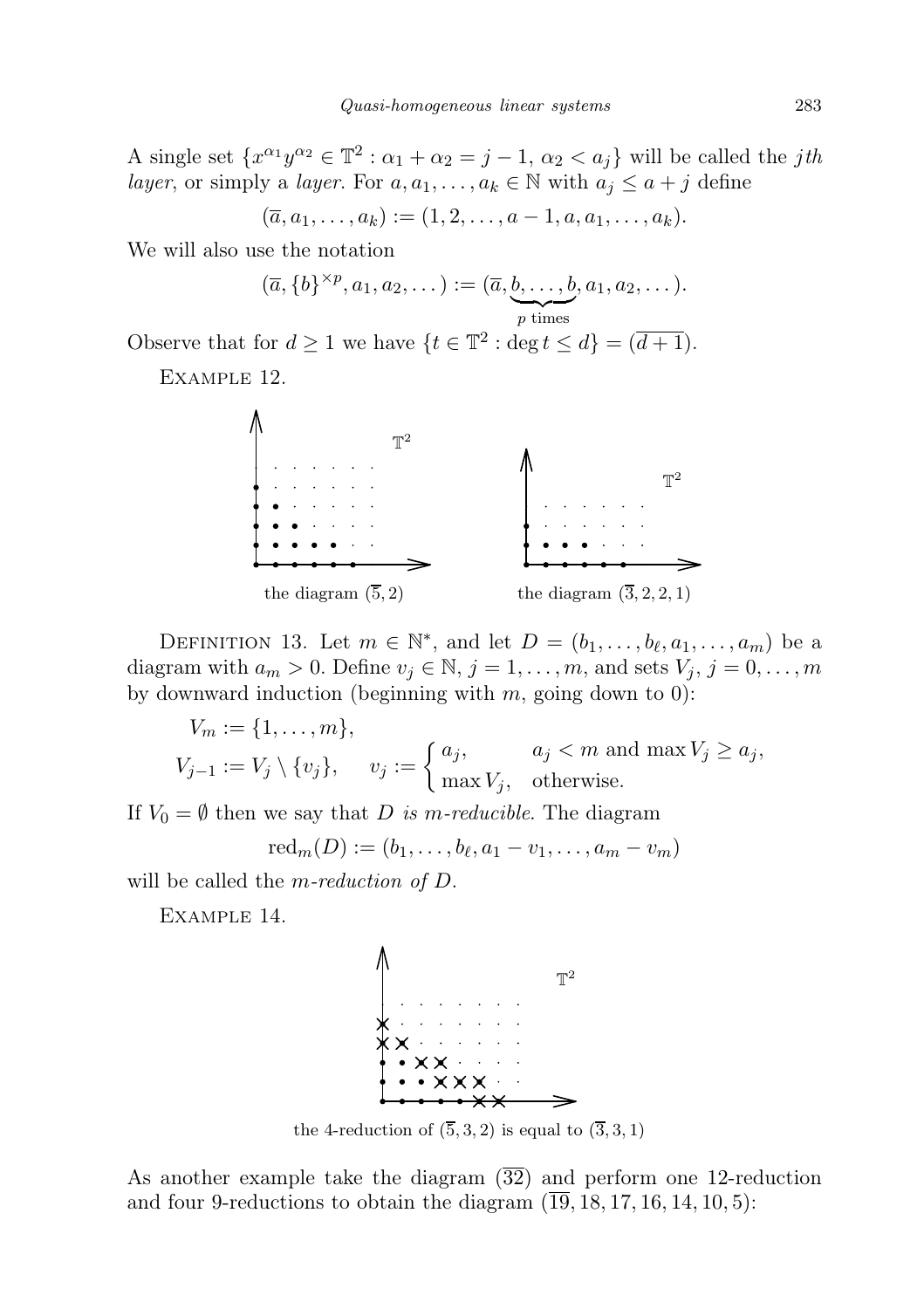| (19,    |  |  |                                              |  |                               |  | 20, 21, 22, 23, 24, 25, 26, 27, 28, 29, 30, 31, 32)      |     |             |
|---------|--|--|----------------------------------------------|--|-------------------------------|--|----------------------------------------------------------|-----|-------------|
|         |  |  |                                              |  |                               |  | $-1$ $-2$ $-3$ $-4$ $-5$ $-6$ $-7$ $-8$ $-9$ $-10$ $-11$ |     | $-12$       |
| (19,    |  |  |                                              |  |                               |  |                                                          | 20. | <b>20</b> ) |
|         |  |  |                                              |  |                               |  | $-1$ $-2$ $-3$ $-4$ $-5$ $-6$ $-7$ $-8$                  |     | $-9$        |
| (19,    |  |  |                                              |  |                               |  | 20, 20, 20, 20, 19, 18, 17, 16, 15, 14, 13, 12,          |     | 11)         |
|         |  |  |                                              |  | $-1$ $-2$ $-3$ $-4$ $-5$ $-6$ |  | $-7 -8$                                                  |     | -9          |
| (19,    |  |  | 20, 20, 20, 20, 18, 16, 14, 12, 10, 8,       |  |                               |  | 6,                                                       |     | 4, 2)       |
|         |  |  |                                              |  |                               |  | $-1$ $-3$ $-5$ $-7$ $-9$ $-8$ $-6$ $-4$ $-2$             |     |             |
| (19, 1) |  |  | 20, 20, 20, 20, 17, 13, 9, 5, 1              |  |                               |  |                                                          |     |             |
|         |  |  | $-2$ $-3$ $-4$ $-6$ $-7$ $-8$ $-9$ $-5$ $-1$ |  |                               |  |                                                          |     |             |
| (19,    |  |  | 18, 17, 16, 14, 10, 5                        |  |                               |  |                                                          |     |             |

We can perform another five 9-reductions to obtain  $(6, 6, 6, 5, 5, 2)$ . The sequence of reductions presented above will be used later to show non-speciality of  $\mathcal{L}(31; 12, 9^{\times 9})$ .

DEFINITION 15. For an  $m_r$ -reducible diagram D we will say that the space

 $V(\operatorname{red}_{m_r}(D);m_1,\ldots,m_{r-1})$ 

is the  $m_r$ -reduction of  $V(D; m_1, \ldots, m_r)$ .

The reduction method is based on the following fact (see [\[Dum 07b\]](#page-22-2) for the detailed proof; also a sketch of proof can be found in [\[Dum-Jar 07\]](#page-23-5)):

<span id="page-7-0"></span>THEOREM 16. Let  $m_1, \ldots, m_r \in \mathbb{N}$ . Let  $V = V(D; m_1, \ldots, m_r)$ . If D is  $m_r$ -reducible and the  $m_r$ -reduction of V is non-special then V is non-special.

Let  $V = V(D; m_1, \ldots, m_r)$ . We can reduce V until all the multiplicities disappear or the resulting diagram is no longer  $m_j$ -reducible for all the remaining  $m_j$ 's. Observe that an m-reduction is performed on the last m layers of a diagram. Let  $D = (\ldots, b_1, \ldots, b_m)$ . We will try to reduce D to  $( \ldots, b'_1, \ldots, b'_m)$ . Observe that D is m-reducible if and only if, at each step of the reduction procedure described in Definition [13,](#page-6-0) the set  $V_{j-1}$  has exactly one element less than  $V_j$ . If  $\#V_{j-1} = \#V_j - 1$  then we say that the m-reduction is possible on the  $b_j$ -layer. We have the following:

- if  $b_j + 1 \ge b_{j+1} \ge 2m$  then the m-reduction on the  $b_j$ -layer is possible; after the reduction we will have  $b'_j \geq b'_{j+1} \geq m$ ;
- if  $b_i \ge b_{i+1} \ge m$  then the m-reduction on the  $b_i$ -layer is possible; after the reduction we will have  $b'_j > b'_{j+1}$ ;
- finally, if  $b_j > b_{j+1}$  then the m-reduction on the  $b_j$ -layer is possible.

In [\[Dum 07b\]](#page-22-2) one can find additional information on how long one can reduce. We deduce that a diagram  $D = (\bar{b}, \{b\}^{\times p})$  for  $b \geq m$  and a given  $\ell \leq p$ can be reduced (using m-reductions; if  $p - \ell \leq m - 1$  then we can use no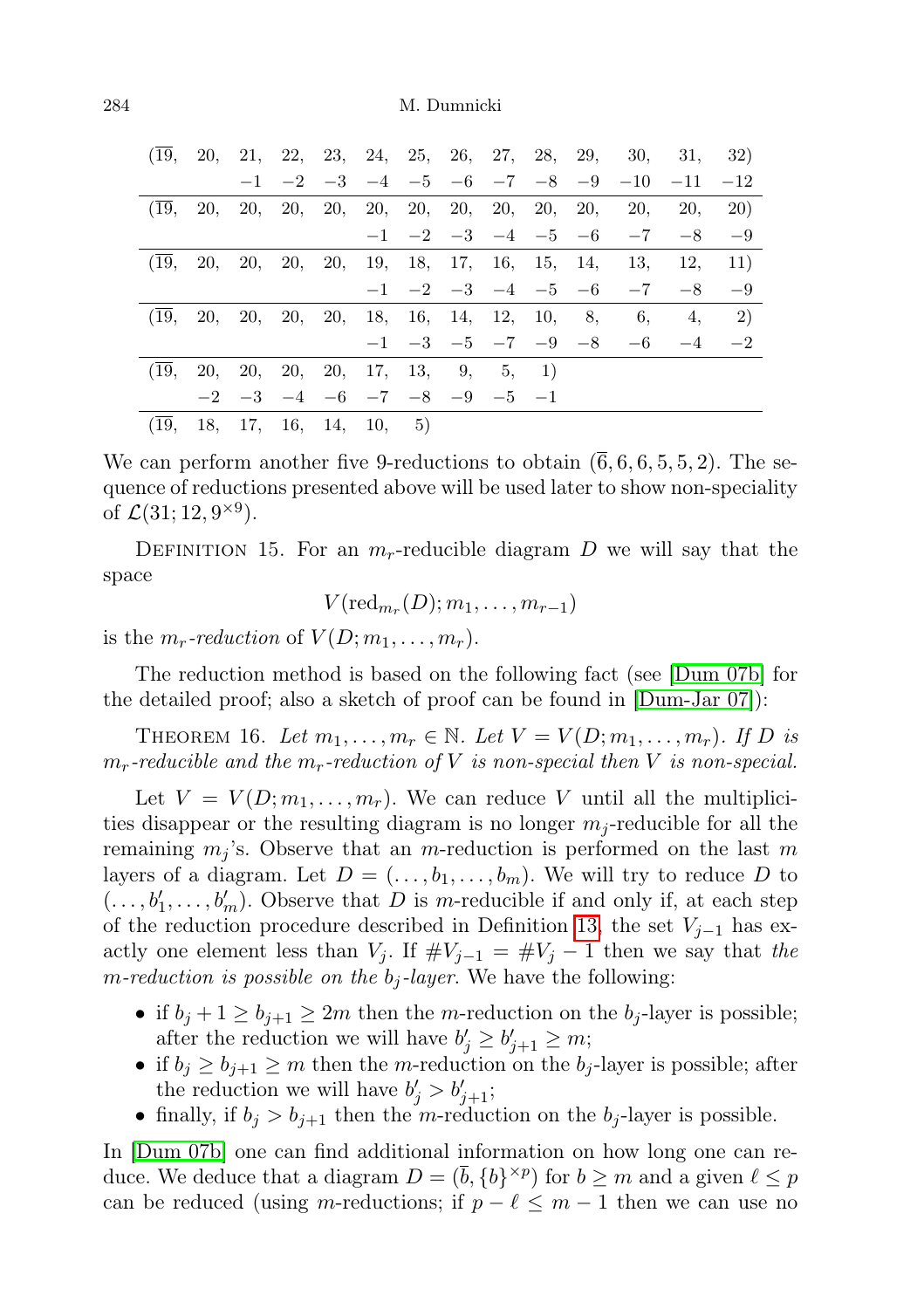reduction) to a diagram  $(\bar{b}, \{b\}^{\times \ell}, b_1, \ldots, b_{m-1})$ . If, moreover,  $2m \leq c \leq b$ then D can be reduced to a diagram  $(\bar{c}, b_1, \ldots, b_{m-1})$ .

We will use reductions to show non-speciality of large families of systems. First define (for a diagram D and  $m > 0$ )

$$
p(D) := \left\lfloor \frac{\#D}{\binom{m+1}{2}} \right\rfloor.
$$

<span id="page-8-0"></span>PROPOSITION 17. Let  $m > 0$ ,  $k \ge m - 1$ , and  $s \ge 0$ . Set

$$
\mathcal{D} = \{(\overline{k+1}, \{k+1\}^{\times s}, a_1, \dots, a_{m-1}): k+1 \ge a_1 \ge \dots \ge a_{m-1}\}.
$$

If for all  $D \in \mathcal{D}$  the spaces  $V(D; m^{\times p(D)})$  and  $V(D; m^{\times (p(D)+1)})$  are nonspecial then for every  $r \ge \max\{p(D) : D \in \mathcal{D}\} + 2$  and  $m_0 \in \mathbb{N}$  the system  $\mathcal{L}(m_0+k;m_0,m^{\times r})$  is non-special.

*Proof.* We show that  $V(D; m_0, m^{\times r})$  is non-special for  $D = (m_0 + k + 1)$ . We can  $m_0$ -reduce our space to  $V' = V((\overline{k+1}, \{k+1\}^{\times \ell}); m^{\times r})$  for some  $\ell \geq 0$ . If  $\ell < s$  then vdim  $V' < 0$  and, since r is large enough, the same holds for  $V((\overline{k+1}, \{k+1\}^{\times s}); m^{\times r})$ . So, without loss of generality, we may assume  $\ell \geq s$ . Performing m-reductions on the diagram  $(\overline{k+1}, \{k+1\}^{\times \ell})$  (which is possible due to the preceding discussion) leads to some diagram  $D \in \mathcal{D}$ , or we obtain a system without conditions. In any case, using Theorem [16,](#page-7-0) we complete the proof.

<span id="page-8-1"></span>PROPOSITION 18. Let  $m \in \mathbb{N}$  and suppose  $k + 1 \geq 2m$ . Set  $\mathcal{D} = \{(\overline{k+1}, a_1, \ldots, a_{m-1}): k+1 \ge a_1-1 \ge a_2-2 \ge \cdots \ge a_{m-1}-(m-1)\}.$ If for all  $D \in \mathcal{D}$  the spaces  $V(D; m^{\times p(D)})$  and  $V(D; m^{\times (p(D)+1)})$  are nonspecial then for every  $m_0 \in \mathbb{N}$ ,  $r \ge \max\{p(D) : D \in \mathcal{D}\} + 2$  and  $d \ge m_0 + k$ the system  $\mathcal{L}(d; m_0, m^{\times r})$  is non-special.

Proof. The proof is analogous to the previous one. We begin with an  $m_0$ -reduction to obtain  $(\bar{b}, \{b\}^{\times \ell})$  for  $b = d + 1 - m_0 \geq k + 1$  and some  $\ell \in \mathbb{N}$ . The last diagram can be reduced to some  $D \in \mathcal{D}$ , or we end up with a system without conditions.

For given m, k and s the set  $D$  defined in Proposition [17](#page-8-0) or [18](#page-8-1) can be very large. On the other hand we do not need to consider diagrams which cannot be obtained as reductions of diagrams of type  $(\overline{k+1}, \{k+1\}^{\times \ell})$ .

PROPOSITION 19. Let  $D = (\ldots, a, b, \ldots)$  be a diagram obtained by a sequence of m-reductions from a diagram  $D = (\ldots, a', b', \ldots)$  (a' and b' stand at the same position as a and b). If  $b > 0$  then

<span id="page-8-2"></span>(\*) 
$$
a + (a - b + b' - a')m \ge a'.
$$

Proof. Assume the contrary. Each reduction working on the a-layer works also on the b-layer, moreover, the b-layer is reduced more strongly. Therefore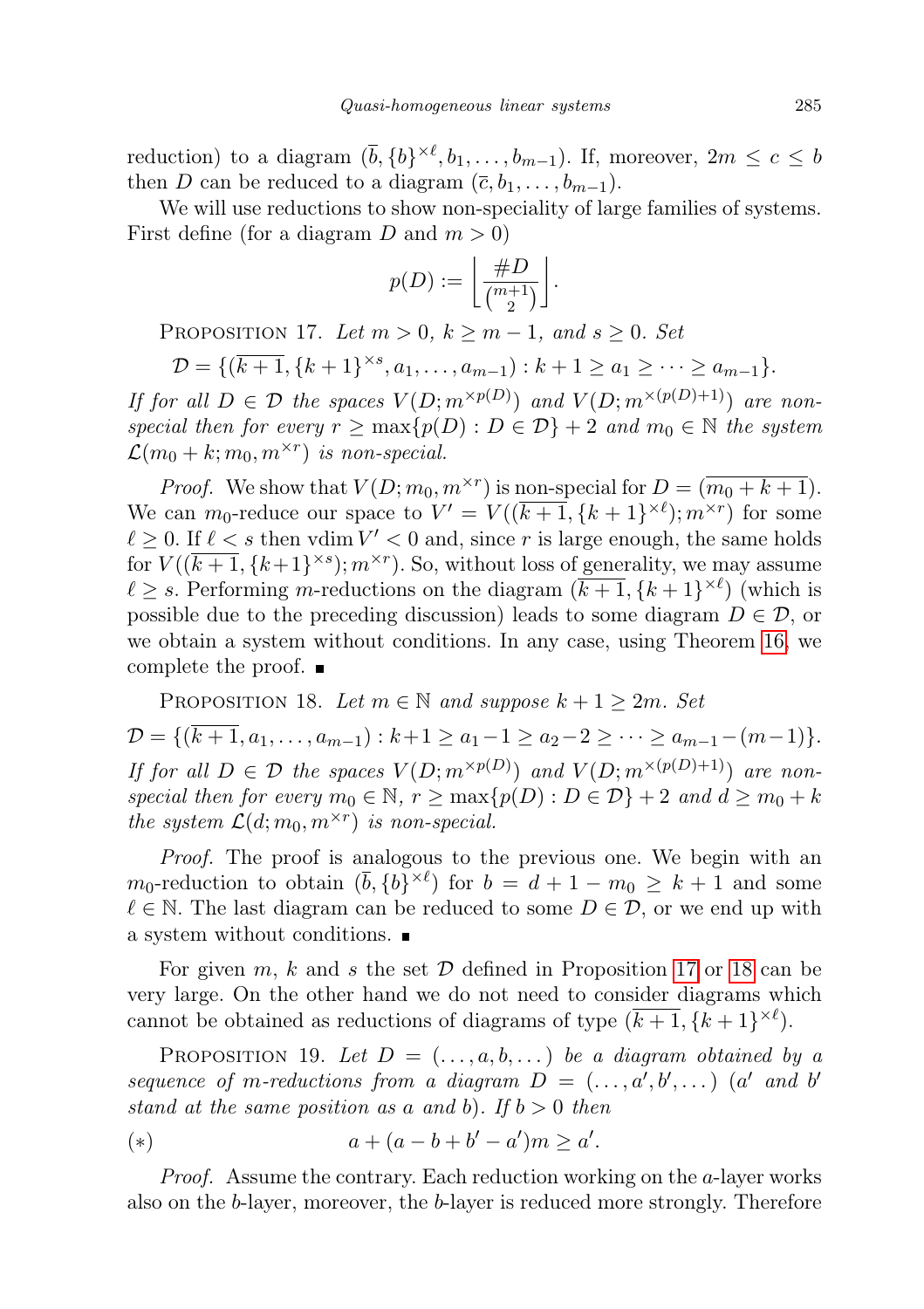at most  $a - b + b' - a'$  such m-reductions are possible, each lowers the a-layer by at most m, which gives the (initial) size of this layer at most  $a + (a - b +$  $b' - a'$ , a contradiction.

EXAMPLE 20. Let  $\mathcal{D} = \{(\overline{16}, a_1, \ldots, a_5) : 16 \ge a_1 - 1 \ge \cdots \ge a_5 - 5\}.$ We have  $\#\mathcal{D} = 27896$ , but if we remove all the diagrams not satisfying  $(*)$ for  $m = 6$  we have 12799 diagrams.

Observe that the dimension of  $V(D; m_1, \ldots, m_r)$  can be computed by solving some (large) system of linear equations. Usually this involves the computation of the rank of a  $\#D \times \sum_{j=1}^r \binom{m_j+1}{2}$  matrix (see e.g. [\[Dum 07b\]](#page-22-2)).

To prove non-speciality of a large class of systems we will use the following algorithms.

## Algorithm INITIALCASESA

**Input:**  $m, k, s \in \mathbb{N}$ . **Output:**  $r_0$  such that  $\mathcal{L}(m_0 + k; m_0, m^{\times r})$  is non-special for each  $m_0 \geq 0, r \geq r_0$ , or NOT OK.

```
if k < m − 1 then return NOT OK;
```
set  $\mathcal{D} = \{(\overline{k+1}, \{k+1\}^{\times s}, a_1, \ldots, a_{m-1}): k+1 \ge a_1 \ge \cdots \ge a_{m-1}\};$ 

 $\mathcal{D} \leftarrow \{D \in \mathcal{D} : D \text{ satisfies } (*)\};$ 

for each  $D \in \mathcal{D}$  do

compute  $p = p(D)$ ;

check non-speciality of  $V(D; m^{\times p})$  and  $V(D; m^{(\times p+1)})$  by direct computation; if one of these systems is special then return NOT OK;

end for each

return max $\{p(D) : D \in \mathcal{D}\}$  + 2;

# Algorithm INITIALCASESB

**Input:**  $m, k \in \mathbb{N}$ .<br>**Output:**  $r_0$  such then **Output:**  $r_0$  such that  $\mathcal{L}(d; m_0, m^{\times r})$  is non-special for each  $m_0 \geq 0, d \geq m_0 + k$ ,  $r \geq r_0$ , or NOT OK.

if  $a < 2m − 1$  then return NOT OK; set  $\mathcal{D} = \{(\overline{k+1}, a_1, \ldots, a_{m-1}): k+1 \ge a_1 - 1 \ge a_2 - 2 \ge \cdots \ge a_{m-1} - (m-1)\};$  $\mathcal{D} \leftarrow \{D \in \mathcal{D} : D \text{ satisfies } (*)\};$ for each  $D \in \mathcal{D}$  do compute  $p = p(D)$ ; check non-speciality of  $V(D; m^{\times p})$  and  $V(D; m^{(\times p+1)})$  by direct computation; if one of these systems is special then return NOT OK; end for each return max $\{p(D): D \in \mathcal{D}\}+2;$ 

These algorithms have been implemented by the author (in Free Pascal; the source code can be downloaded from [\[Dum 09a\]](#page-23-12)). In Table 1 we present the results of INITIALCASES for  $m = 7, 8, 9, 10$  and various values of k and s. During the implementation the following trick has been added. Let  $D$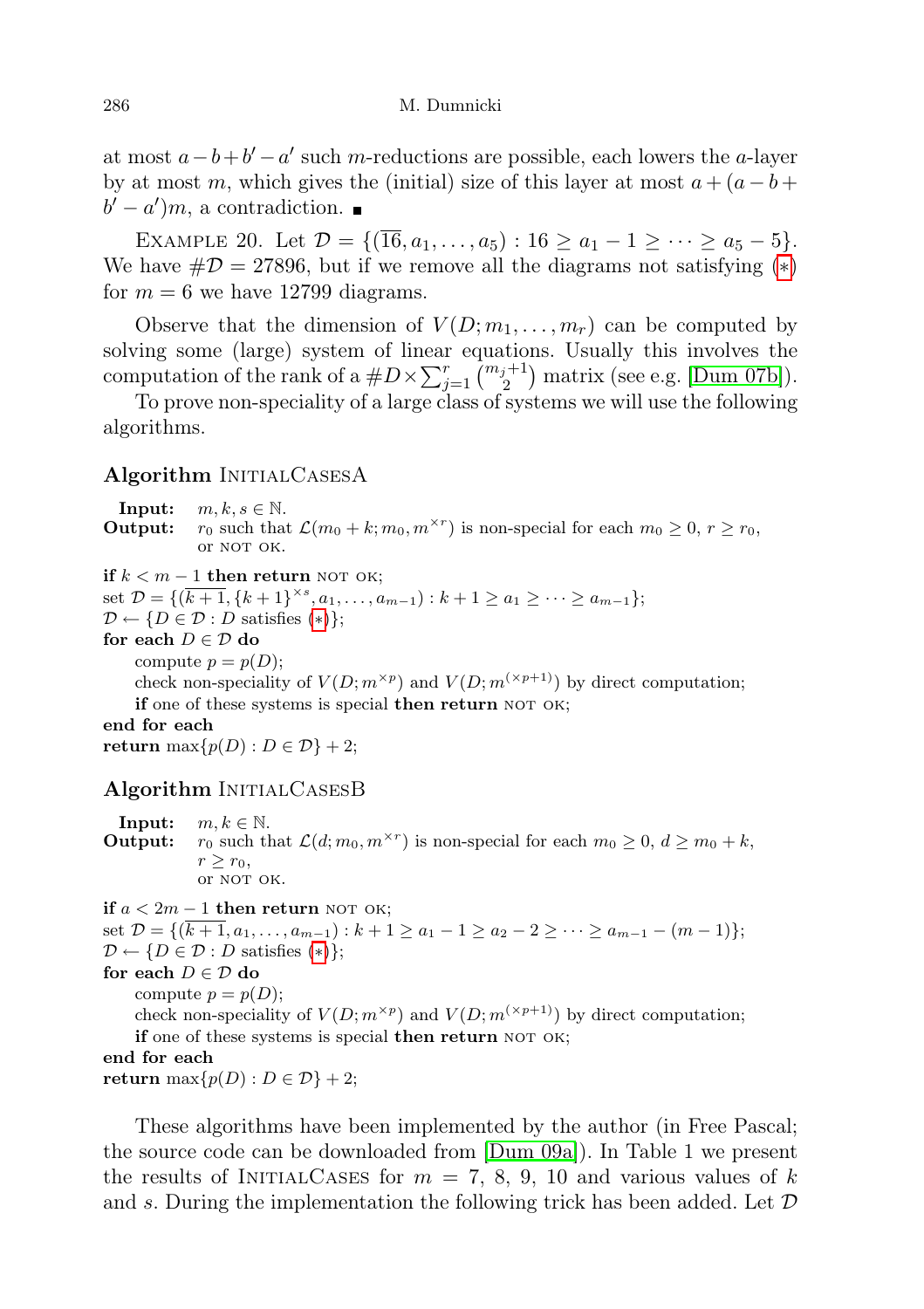be a set of diagrams whose non-speciality is to be decided, and choose  $p \geq 1$ . First, we compute

$$
\mathcal{D}^p_{\mathrm{red}}=\{\mathrm{red}_m^p(D):D\in\mathcal{D}\},
$$

where

$$
\mathrm{red}_m^p(D):=\underbrace{\mathrm{red}_m(\mathrm{red}_m(\ldots \mathrm{red}_m(D)\ldots))}_{p \text{ times}}.
$$

Then, by matrix computation, create

 $\mathcal{D}_{\text{red}, \text{ok}}^p = \{ D \in \mathcal{D}_{\text{red}}^p : V(D; m^{\times p(D)}) \text{ and } V(D; m^{\times (p(D)+1)}) \text{ are non-special} \}.$ Let

$$
\mathcal{D}^p_{\text{done}} = \{ D \in \mathcal{D} : \text{red}^p_m(D) \in \mathcal{D}^p_{\text{red,ok}} \}.
$$

By the reduction algorithm,  $V(D; m^{\times p(D)})$  and  $V(D; m^{\times (p(D)+1)})$  are nonspecial for all  $D \in \mathcal{D}_{\text{done}}^p$ . We must check the remaining cases belonging to  $\mathcal{D} \setminus \mathcal{D}_{\text{done}}^p$ . To do this, proceed with new  $\mathcal{D} := \mathcal{D} \setminus \mathcal{D}_{\text{done}}^p$  and new  $p := p - 1$ . For  $p = 0$  (final step) no reduction is performed, we only check non-speciality.

4. Remaining cases. According to Propositions [17,](#page-8-0) [18](#page-8-1) and Table 1 we are left with the cases presented in Table [2.](#page-21-0) In what follows we will solve all these cases. This may be boring; for every system we must show that it is either non-special or −1-special. We will use Cremona transformations, glueing (Theorem [6;](#page-3-1) in most cases we glue four points) and the known facts about the Segre–Gimigliano–Harbourne–Hirschowitz conjecture (e.g. that it holds for multiplicities bounded by 11). Observe that if a system with nonnegative multiplicities is in standard form and is based on at most nine points then it is non-special.

In what follows we write (for simplicity)  $\mathcal{L}(d; \ldots, m^{\times a,b,c,\ldots})$  for a family of systems

$$
\{\mathcal{L}(d; \ldots, m^{\times \ell}) : \ell = a, b, c, \ldots\}.
$$

The remaining cases can be divided according to methods of showing non-speciality or −1-speciality. Therefore we present all the methods used (and an example for each of them); then, for each method, we give a list of cases that can be handled by this method. For all systems considered we assume that  $m_0 \geq 12$ .

**4.1. Glueing.** Glue four points  $\mathcal{L}(m_0 + k; m_0, m^{\times r}) \to \mathcal{L}(m_0 + k; m_0, m^{\times r})$  $2m + 1, m^{\times (r-4)}$ . The resulting system should be in standard form, based on at most nine points, hence non-special, and with non-negative dimension. As an example take  $\mathcal{L}(m_0+k; m_0, 7^{\times 9,10,11}), k \geq 22, m_0 \geq 12$ . After glueing we have  $\mathcal{L}(m_0 + k; m_0, 15, 7^{\times 5, 6, 7})$ . This system is in standard form since  $m_0 + k - m_0 - 15 - 7 = k - 22 \ge 0$  and  $m_0 + k - 15 - 7 - 7 \ge 5$ . We also have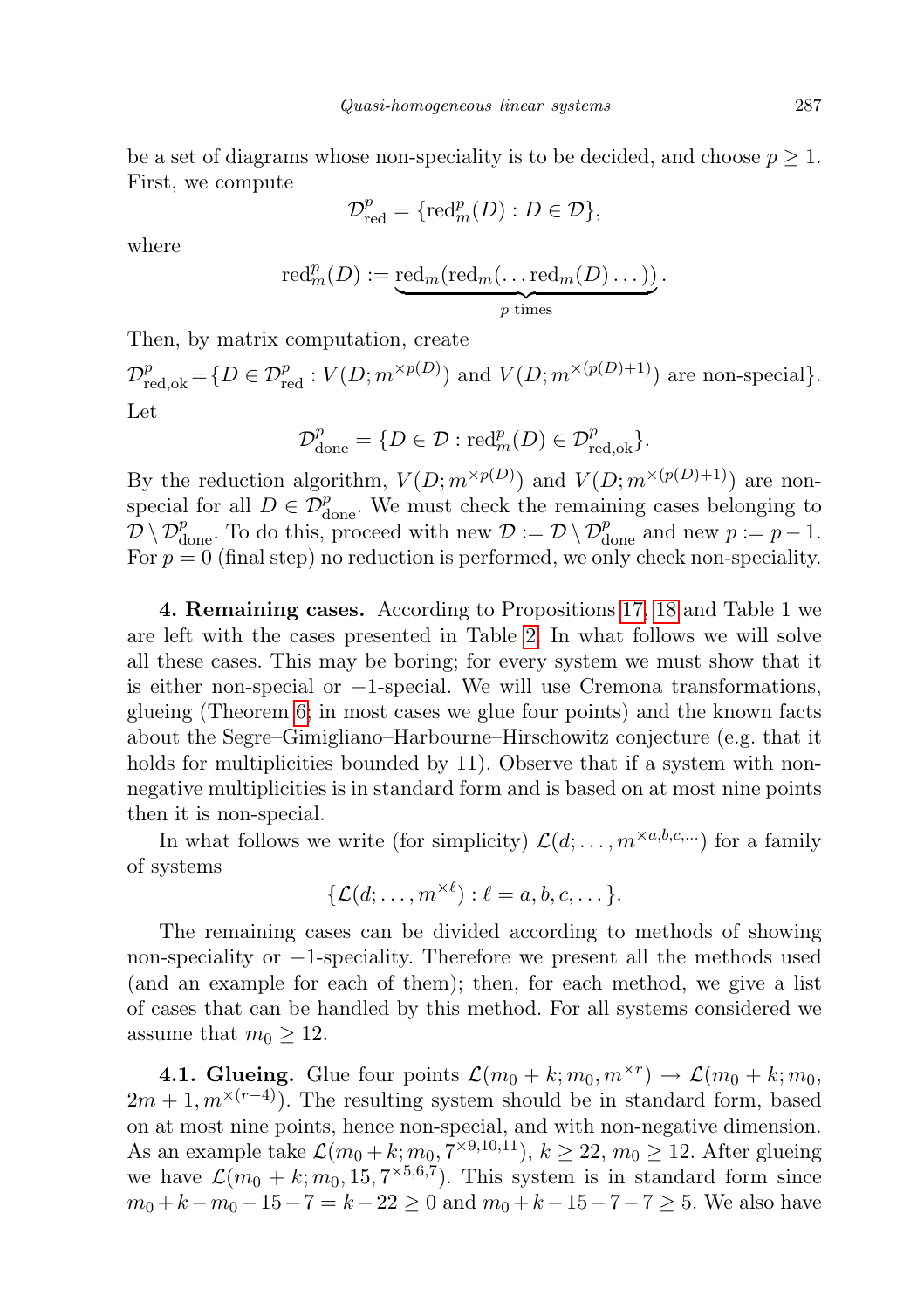$\text{vdim}\,\mathcal{L}(m_0+k;m_0,15,7^{\times 7}) = (k^2+2m_0k+3k+2m_0-630)/2-1 \geq 235.$ This method can be applied to the following systems:

 $\mathcal{L}(m_0+k; m_0, 7^{\times 9,10,11}), \quad k \geq 22, \quad \mathcal{L}(m_0+k; m_0, 8^{\times 9,10,11}), \quad k \geq 25,$  $\mathcal{L}(m_0 + k; m_0, 9^{\times 9, 10, 11}), \quad k \ge 28, \quad \mathcal{L}(m_0 + k; m_0, 10^{\times 9, 10, 11}), \quad k \ge 31.$ 

4.2. Double glueing. As before, but we must glue twice (i.e. eight points of multiplicity m into two points of multiplicity  $2m+1$ ). As an example consider  $\mathcal{L}(m_0 + k; m_0, 8^{\times 12})$  for  $k \geq 34, m_0 \geq 12$ . Glue twice to obtain  $\mathcal{L}(m_0 + k; m_0, 17^{\times 2}, 8^{\times 4})$  in standard form. This method can be applied to the following systems:

 $\mathcal{L}(m_0+k; m_0, 8^{\times 12}), \quad k \geq 34, \quad \mathcal{L}(m_0+k; m_0, 9^{\times 12}), \quad k \geq 38,$  $\mathcal{L}(m_0 + k; m_0, 10^{\times 12})$ ,  $k > 42$ .

4.3. Glueing and Cremona. Glue four points  $\mathcal{L}(m_0 + k; m_0, m^{\times r})$  $\rightarrow \mathcal{L}(m_0 + k; m_0, 2m + 1, m^{\times (r-4)})$ . Then use the Cremona transformation based on points with multiplicities  $m_0$ ,  $2m + 1$  and m to obtain

$$
\mathcal{L}(m_0+2k-3m-1;m_0+k-3m-1,k-m,k-2m-1,m^{\times(r-5)}).
$$

The last system should be non-special and in standard form. As an example take  $\mathcal{L}(m_0 + k; m_0, 7^{\times 9, 10, 11}), k \in \{17, ..., 21\}, m_0 \ge 12$ . After glueing we have  $\text{Cr}(\mathcal{L}(m_0+k; m_0, 15, 7^{\times 5,6,7})) = \mathcal{L}(m_0 + 2k - 22; m_0 + k - 22, k - 7,$  $k-15, 7^{\times 4,5,6}$ ). This system is in standard form since  $(m_0+2k-22)-(m_0+$  $(k-22)-(k-7)-(k-15)=-k+22\geq 0,$   $(m_0+2k-22)-(m_0+k-22)-(k-7)-7$  $= 0$  and  $(m_0+2k-22)-(k-7)-7-7 = m_0+k-29 \ge 0$ . The computation of the virtual dimension is straightforward and gives vdim  $= (k^2 + 2m_0k + 3k +$  $2m_0-630/2-1 \geq 70$ . This method can be applied to the following systems:

| $\mathcal{L}(m_0+k; m_0, 7^{\times 9,10,11}),$  | $k \in \{17, \ldots, 21\},\$ |
|-------------------------------------------------|------------------------------|
| $\mathcal{L}(m_0+k; m_0, 8^{\times 9,10,11}),$  | $k \in \{20, \ldots, 24\},\$ |
| $\mathcal{L}(m_0+k; m_0, 9^{\times 9,10,11}),$  | $k \in \{25, 26, 27\},\$     |
| $\mathcal{L}(m_0+k; m_0, 10^{\times 9,10,11}),$ | $k \in \{28, 29, 30\}.$      |

4.4. Double glueing and Cremona. As before, but we must glue twice. As an example consider  $\mathcal{L}(m_0 + k; m_0, 8^{\times 12})$  for  $k \in \{23, ..., 33\},\$  $m_0 \geq 12$ . Glue twice to obtain  $Cr(\mathcal{L}(m_0+k; m_0, 17^{\times 2}, 8^{\times 4})) = \mathcal{L}(m_0 + 2k - 1)$  $34; m_0+k-34, (k-17)^{\times 2}, 8^{\times 4})$  in standard form. This method can be applied to the following systems:

$$
\mathcal{L}(m_0+k; m_0, 8^{\times 12}), \qquad k \in \{23, \dots, 33\},
$$
  
\n
$$
\mathcal{L}(m_0+k; m_0, 9^{\times 12}), \qquad k \in \{25, \dots, 37\},
$$
  
\n
$$
\mathcal{L}(m_0+k; m_0, 10^{\times 12}), \qquad k \in \{30, \dots, 41\}.
$$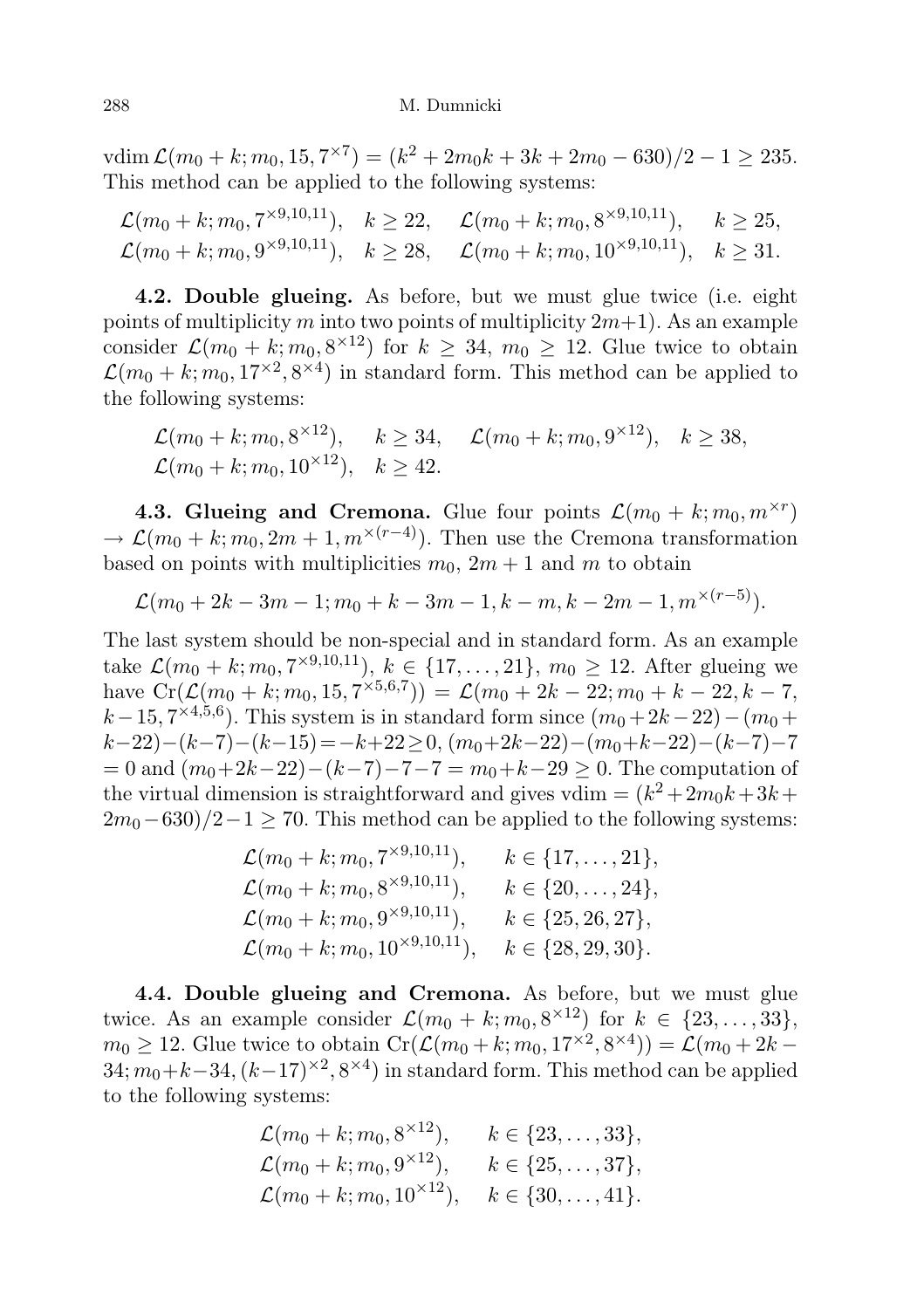4.5. Glueing and Cremona(s). Glue four points  $\mathcal{L}(m_0 + k; m_0, m^{\times r})$  $\rightarrow \mathcal{L}(m_0 + k; m_0, 2m + 1, m^{\times (r-4)})$ . Then use the Cremona transformation based on points with multiplicities  $m_0$ ,  $2m+1$  and m to obtain  $\mathcal{L}(m_0 + 2k - 1)$  $3m-1; m_0+k-3m-1, k-m, k-2m-1, m^{\times(r-5)}$ ). The last system should be non-special in standard form except for a finite number of cases for low values of  $m_0$ . For each of these cases we must use an additional sequence of Cremona transformations to end up with a system in standard form. As an example take  $\mathcal{L}(m_0 + 16; m_0, 7^{\times 9, 10})$  for  $m_0 \geq 12$ . After glueing we have  $Cr(\mathcal{L}(m_0+16; m_0, 15, 7^{\times 5,6})) = \mathcal{L}(m_0+10; m_0-6, 9, 7^{\times 4,5}, 1).$  Since  $m_0 +$  $10-9-7-7=m_0-13$ , the last system is in standard form for  $m_0 \ge 13$ . The remaining case  $m_0 = 12$  can be settled as follows:  $\mathrm{Cr}^\circ(\mathcal{L}(22; 6, 9, 7^{\times 4,5}, 1)) =$  $\mathcal{L}(20; 7^{\times 1,2}, 6^{\times 5}, 1)$ . This method can be applied to the following systems:

$$
\mathcal{L}(m_0 + k; m_0, 7^{\times 9,10}), \qquad k \in \{16, 15, 14\},
$$
  
\n
$$
\mathcal{L}(m_0 + k; m_0, 8^{\times 9,10,11}), \qquad k \in \{19, 18\},
$$
  
\n
$$
\mathcal{L}(m_0 + 16; m_0, 8^{\times 9,10}), \qquad m_0 \ge 13,
$$
  
\n
$$
\mathcal{L}(m_0 + k; m_0, 9^{\times 9,10,11}), \qquad k \in \{24, 23, 22, 21\},
$$
  
\n
$$
\mathcal{L}(m_0 + 20; m_0, 9^{\times 9,10}), \qquad m_0 \ge 14,
$$
  
\n
$$
\mathcal{L}(m_0 + 19; m_0, 9^{\times 9,10}), \qquad m_0 \ge 13,
$$
  
\n
$$
\mathcal{L}(m_0 + 19; m_0, 9^{\times 9,10}), \qquad m_0 \ge 13,
$$
  
\n
$$
\mathcal{L}(m_0 + 18; m_0, 9^{\times 9,10}), \qquad m_0 \ge 15,
$$
  
\n
$$
\mathcal{L}(m_0 + k; m_0, 10^{\times 9,10,11}), \qquad k \in \{25, 26, 27\},
$$
  
\n
$$
\mathcal{L}(m_0 + 24; m_0, 10^{\times 9,10,11}), \qquad k \in \{25, 26, 27\},
$$
  
\n
$$
\mathcal{L}(m_0 + 23; m_0, 10^{\times 9,10}), \qquad m_0 \ge 14,
$$
  
\n
$$
\mathcal{L}(m_0 + 22; m_0, 10^{\times 9,10}), \qquad m_0 \ge 13,
$$
  
\n
$$
\mathcal{L}(m_0 + 22; m_0, 10^{\times 9,10}), \qquad m_0 \ge 13,
$$
  
\n
$$
\mathcal{L}(m_0 + 22; m_0, 10^{\times 9,10}), \qquad m_0 \ge 14,
$$

4.6. Double glueing and Cremona(s). As before, but we must glue twice. As an example consider  $\mathcal{L}(m_0+22; m_0, 8^{\times 12})$  for  $m_0 \geq 12$ . Glue twice to obtain  $Cr(\mathcal{L}(m_0+22;m_0,17^{\times2},8^{\times4})) = \mathcal{L}(m_0+10;m_0-12,8^{\times4},5^{\times2}).$ For  $m_0 \geq 14$  the last system is in standard form, the remaining cases are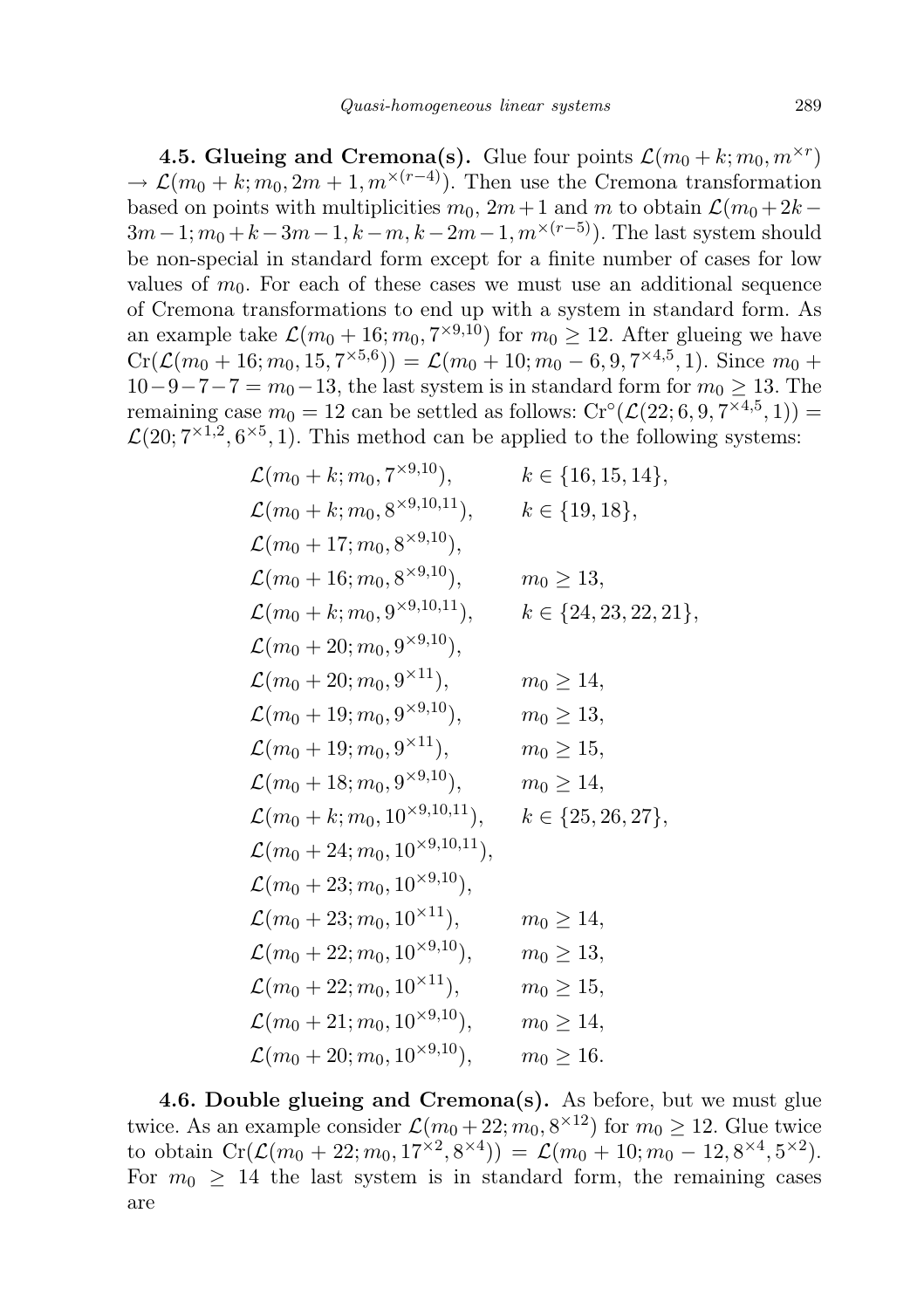$$
Cr^{\circ}(\mathcal{L}(23; 8^{\times 4}, 5^{\times 2}, 1)) = \mathcal{L}(22; 8, 7^{\times 3}, 5^{\times 2}, 1),
$$
  
\n
$$
Cr^{\circ}(\mathcal{L}(22; 8^{\times 4}, 5^{\times 2})) = \mathcal{L}(20; 8, 6^{\times 3}, 5^{\times 2}).
$$

This method can be applied to the following systems:

| $\mathcal{L}(m_0+22; m_0, 8^{\times 12}),$                                                                    | $\mathcal{L}(m_0+21; m_0, 8^{\times 12}),$                                                                                          |  |
|---------------------------------------------------------------------------------------------------------------|-------------------------------------------------------------------------------------------------------------------------------------|--|
| $\mathcal{L}(m_0+20; m_0, 8^{\times 12}),$                                                                    | $m_0 \ge 13$ , $\mathcal{L}(m_0 + 24; m_0, 9^{\times 12})$ , $m_0 \ge 13$ ,                                                         |  |
| $\mathcal{L}(m_0+23; m_0, 9^{\times 12}), \quad m_0 \geq 14, \quad \mathcal{L}(m_0+29; m_0, 10^{\times 12}),$ |                                                                                                                                     |  |
|                                                                                                               | $\mathcal{L}(m_0+28; m_0, 10^{\times 12}), \quad m_0 \geq 13, \quad \mathcal{L}(m_0+27; m_0, 10^{\times 12}), \quad m_0 \geq 14,$   |  |
|                                                                                                               | $\mathcal{L}(m_0 + 26; m_0, 10^{\times 12}), \quad m_0 \ge 15, \quad \mathcal{L}(m_0 + 25; m_0, 10^{\times 12}), \quad m_0 \ge 16.$ |  |

4.7. Glue, Cremona(s), glue, Cremona(s). Glue four points of equal multiplicity, then perform the Cremona transformation several times to obtain a system with lower multiplicities. Then glue four points (but now the multiplicities are lower) and use Cremona transformation(s) to obtain a nonspecial system in standard form. As an example consider  $\mathcal{L}(32; 12, 8^{\times 12})$ . Glue to obtain  $Cr^{\circ}(\mathcal{L}(32; 17, 12, 8^{\times 8})) = \mathcal{L}(24; 9, 8, 7^{\times 7}, 3)$ . Glue again to consider  $Cr^{\circ}(\mathcal{L}(24; 15, 9, 8, 7^{\times 3}, 3)) = \mathcal{L}(10; 6, 2^{\times 3}, 1^{\times 2})$ . This method can be applied to the following systems:

| $\mathcal{L}(32; 12, 8^{\times 12}),$  | $\mathcal{L}(36; 12, 9^{\times 12}),$  |
|----------------------------------------|----------------------------------------|
| $\mathcal{L}(36; 13, 9^{\times 12}),$  | $\mathcal{L}(35; 12, 9^{\times 12}),$  |
| $\mathcal{L}(40; 12, 10^{\times 12}),$ | $\mathcal{L}(40; 13, 10^{\times 12}),$ |
| $\mathcal{L}(39; 12, 10^{\times 12}),$ | $\mathcal{L}(40; 14, 10^{\times 12}),$ |
| $\mathcal{L}(39; 13, 10^{\times 12}),$ | $\mathcal{L}(38; 12, 10^{\times 12}),$ |
| $\mathcal{L}(40; 15, 10^{\times 12}),$ | $\mathcal{L}(39; 14, 10^{\times 12}),$ |
| $\mathcal{L}(38; 13, 10^{\times 12}).$ |                                        |

4.8. Cremona (even) and glueing. Consider  $\mathcal{L}(m_0 + k; m_0, m^{\times 2r})$ such that  $k - 2m < 0$ . Perform Cremona transformations based on the first point and two points with multiplicity  $m$ . Each time the degree and the first multiplicity is changed by  $k - 2m$ . We end up with  $\mathcal{L}(m_0 + k + r(k (2m)$ ;  $m_0 + r(k-2m)$ ,  $(k-m)^{\times 2r}$ ). For  $m_0$  such that  $m_0 + r(k-2m) \leq 11$  the situation is known (observe that this multiplicity can be negative). Otherwise glue four points of multiplicity  $k - m$  and end up with a system in standard form. As an example consider  $\mathcal{L}(m_0+9; m_0, 7^{\times 10})$  for  $m_0 \geq 12$ . Use Cremona transformations to obtain  $\mathcal{L}(m_0-16; m_0-25, 2^{\times 10})$ . For  $m_0 \geq 37$  glue points to obtain  $\mathcal{L}(m_0 - 16; m_0 - 25, 5, 2^{\times 6})$  in standard form. This method can be applied to the following systems:

$$
\mathcal{L}(m_0 + 10; m_0, 7^{\times 10}),
$$
  $\mathcal{L}(m_0 + 9; m_0, 7^{\times 10}),$   
\n $\mathcal{L}(m_0 + 11; m_0, 8^{\times 10}),$   $\mathcal{L}(m_0 + 10; m_0, 8^{\times 10}),$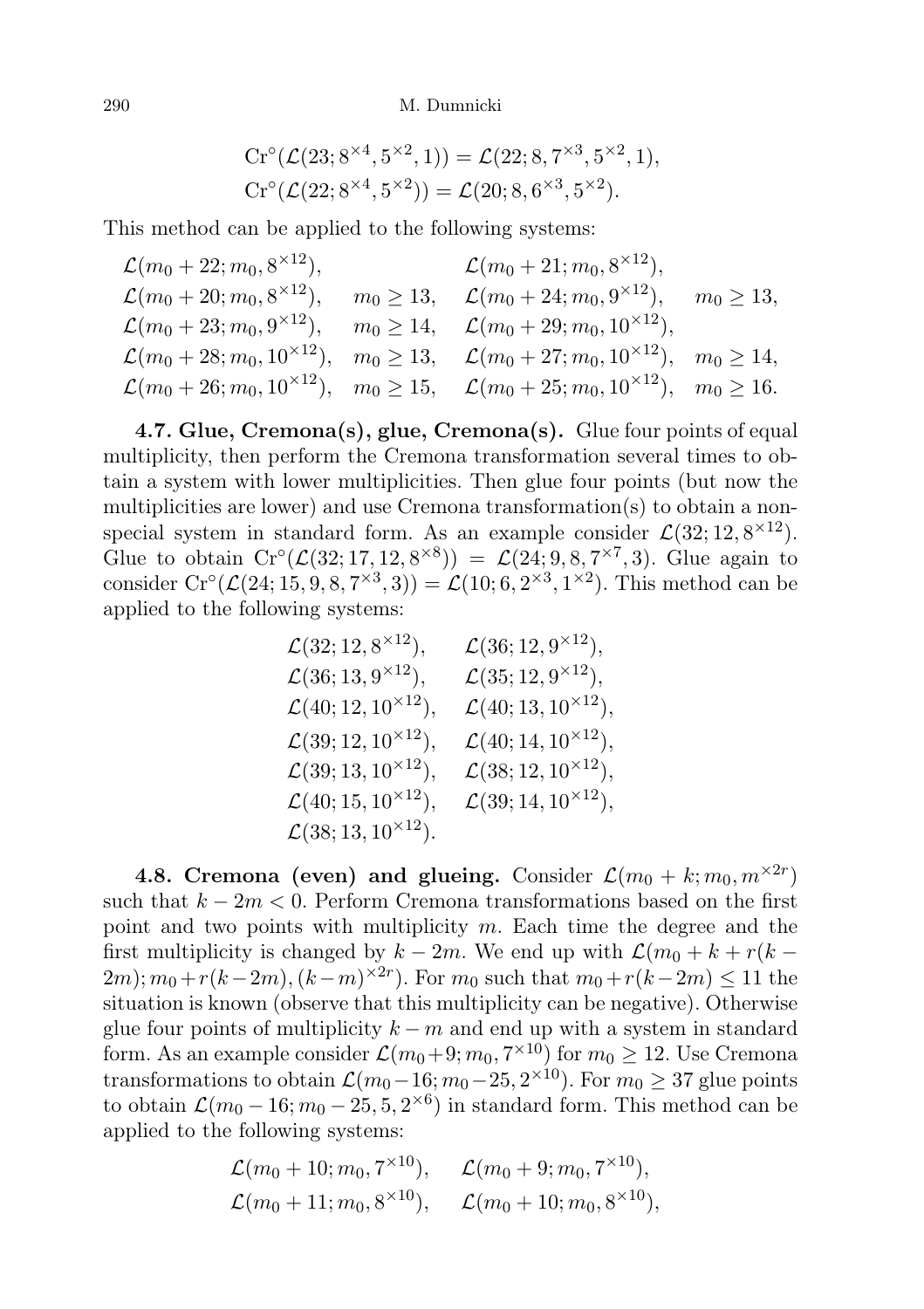$$
\mathcal{L}(m_0 + 13; m_0, 9^{\times 10}), \quad \mathcal{L}(m_0 + 12; m_0, 9^{\times 10}),
$$
  
\n $\mathcal{L}(m_0 + 14; m_0, 10^{\times 10}), \quad \mathcal{L}(m_0 + 13; m_0, 10^{\times 10}),$   
\n $\mathcal{L}(m_0 + 12; m_0, 10^{\times 10}).$ 

4.9. Cremona (even) and multiple glueing. As before, but we must glue several times to produce a system based on at most nine points. As an example consider  $\mathcal{L}(m_0 + 9; m_0, 7^{\times 12})$  for  $m_0 \geq 12$ . Use Cremona transformations to obtain  $\mathcal{L}(m_0 - 21; m_0 - 30, 2^{\times 12})$ . For  $m_0 \geq 42$  glue twice and finish with  $\mathcal{L}(m_0 - 21; m_0 - 30, 5^{\times 2}, 2^{\times 4})$  in standard form. This method can be applied to the following systems (in square brackets we indicate how many times we glue):

$$
\mathcal{L}(m_0+9; m_0, 7^{\times 12}), \qquad [2], \quad \mathcal{L}(m_0+10; m_0, 8^{\times 12,14}), \qquad [2],\n\mathcal{L}(m_0+11; m_0, 9^{\times 10,12,14}), \qquad [2], \qquad \mathcal{L}(m_0+11; m_0, 9^{\times 16,18,20}), \qquad [4],\n\mathcal{L}(m_0+12; m_0, 10^{\times 12,14}), \qquad [2], \qquad \mathcal{L}(m_0+12; m_0, 10^{\times 16,18}), \qquad [4],\n\mathcal{L}(m_0+12; m_0, 10^{\times 20,22}), \qquad [5].
$$

4.10. Cremona (even), glueing and Cremona(s). As before, consider  $\mathcal{L}(m_0 + k; m_0, m^{\times 2r})$  such that  $k - 2m < 0$ , but now the system after glueing  $\mathcal{L}(m_0 + k + r(k-2m); m_0 + r(k-2m), 2k - 2m + 1, (k-m)^{\times (2r-4)})$ is not in standard form, and we must use another Cremona transformation based on points with multiplicities  $m_0 + r(k-2m)$ ,  $2k-2m+1$ ,  $k-m$ . After this, the system is in standard form for  $m_0$  large enough, but for a finite set of values of  $m_0$  (this set may be empty) we must use an additional sequence of Cremona transformation(s). As an example  $\mathcal{L}(m_0+11; m_0, 7^{\times 10})$ for  $m_0 \geq 12$ . Transform this system into  $\mathcal{L}(m_0 - 4; m_0 - 15, 4^{\times 10})$ . For  $m_0 \geq 27$  glue points to  $\mathcal{L}(m_0 - 4; m_0 - 15, 9, 4^{\times 6})$ . The standard form is  $\mathcal{L}(m_0 - 6; m_0 - 17, 7, 4^{\times 5}, 2)$ . Another example is  $\mathcal{L}(m_0 + 15; m_0, 8^{\times 10})$ . This system can be transformed into  $\mathcal{L}(m_0+10; m_0-5, 7^{\times 10})$ . For  $m_0 \geq 17$  use glueing to obtain  $\mathcal{L}(m_0+10; m_0-5, 15, 7^{\times 6})$ . For  $m_0 \geq 19$  the standard form is  $\mathcal{L}(m_0+3; m_0-12, 8, 7^{\times 5})$ , the remaining cases are

$$
Cr^{\circ}(\mathcal{L}(20; 8, 7^{\times 5}, 5)) = \mathcal{L}(14; 5^{\times 2}, 4^{\times 5}),
$$
  
\n
$$
Cr^{\circ}(\mathcal{L}(21; 8, 7^{\times 5}, 6)) = \mathcal{L}(19; 7, 6^{\times 6}).
$$

This method can be applied to the following systems:

$$
\mathcal{L}(m_0 + 11; m_0, 7^{\times 10}), \qquad \mathcal{L}(m_0 + 15; m_0, 8^{\times 10}),
$$
  
\n
$$
\mathcal{L}(m_0 + 12; m_0, 8^{\times 10}), \qquad \mathcal{L}(m_0 + 17; m_0, 9^{\times 10}),
$$
  
\n
$$
\mathcal{L}(m_0 + 16; m_0, 9^{\times 10}), \qquad \mathcal{L}(m_0 + 14; m_0, 9^{\times 10}),
$$
  
\n
$$
\mathcal{L}(m_0 + 19; m_0, 10^{\times 10}), \qquad m_0 \neq 17, \qquad \mathcal{L}(m_0 + 17; m_0, 10^{\times 10}),
$$
  
\n
$$
\mathcal{L}(m_0 + 16; m_0, 10^{\times 10}), \qquad \mathcal{L}(m_0 + 15; m_0, 10^{\times 10}).
$$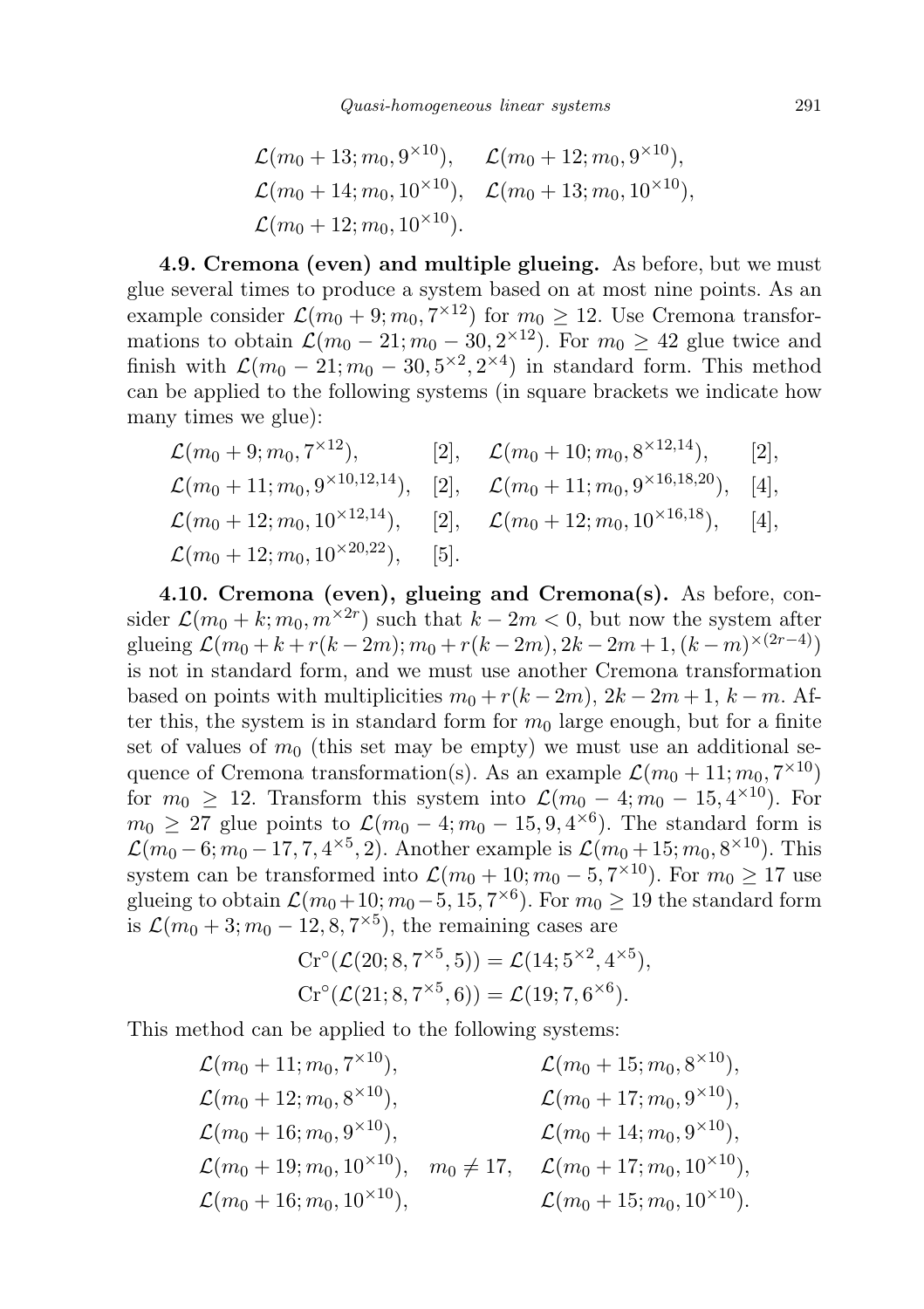#### 292 M. Dumnicki

4.11. Cremona (even), multiple glueing and Cremona(s). As before, but we must glue several times. As an example take  $\mathcal{L}(m_0+10;$  $m_0, 8^{\times 16}$ ) for  $m_0 \geq 12$ . This system can be transformed into  $\mathcal{L}(m_0 - 38;$  $m_0 - 48, 2^{\times 16}$ ). For  $m_0 \ge 60$  glue three times to obtain  $\mathcal{L}(m_0 - 38; m_0 - 48,$  $5^{\times 3}$ ,  $2^{\times 4}$ ), which can be transformed into the standard form  $\mathcal{L}(m_0 - 43;$  $m_0 - 53, 2^{\times 4}$ ). This method can be applied to the following systems (in square brackets we indicate how many times we glue):

$$
\mathcal{L}(m_0 + 10; m_0, 8^{\times 16}),
$$
 [3],  $\mathcal{L}(m_0 + 12; m_0, 9^{\times 12}),$  [2],  
 $\mathcal{L}(m_0 + 14; m_0, 10^{\times 12}),$  [2],  $\mathcal{L}(m_0 + 13; m_0, 10^{\times 12,14}),$  [2].

4.12. Cremona (odd), glueing and Cremona(s). Consider  $\mathcal{L}(m_0 +$  $k; m_0, m^{\times 2r+1}$  such that  $k - 2m < 0$ . This system can be transformed into  $\mathcal{L}(m_0 + k + r(k-2m); m_0 + r(k-2m), m, (k-m)^{\times 2r})$ . For  $m_0$  such that  $m_0 + r(k - 2m) \le 11$  the situation is known. Otherwise glue four points of multiplicity k−m to obtain  $\mathcal{L}(m_0+k+r(k-2m); m_0+r(k-2m), 2k-2m+1,$  $m,(k-m)^{\times(2r-4)}$ . Use another Cremona transformation based on points with multiplicities  $m_0 + r(k - 2m)$ ,  $2k - 2m + 1$ , m to obtain the system  $\mathcal{L}(m_0 + r(k-2m) + m - 1; m_0 + m - k + r(k-2m) - 1, k - m, 2m - k - 1,$  $(k-m)^{\times(2r-4)}$  in standard form for  $m_0$  large enough. For the remaining values of  $m_0$  we must use additional Cremona transformation(s) to end up in standard form. As an example consider  $\mathcal{L}(m_0+13; m_0, 7^{\times 9})$  for  $m_0 \geq 12$ . This system can be transformed into  $\mathcal{L}(m_0 + 9; m_0 - 4, 7, 6^{\times 8})$ . For  $m_0 < 16$  the situation is known. For  $m_0 \ge 16$  glue points to  $\mathcal{L}(m_0 + 9; m_0 - 4, 13, 7, 6^{\times 4})$ . The standard form of the last system is  $\mathcal{L}(m_0+2; m_0-11, 6^{\times 5})$ . This method can be applied to the following systems:

$$
\mathcal{L}(m_0 + k; m_0, 7^{\times 9}), \qquad k \in \{13, 12, 10\},
$$
  
\n
$$
\mathcal{L}(m_0 + k; m_0, 7^{\times 9,11}), \qquad k \in \{11, 9\},
$$
  
\n
$$
\mathcal{L}(m_0 + k; m_0, 8^{\times 9}), \qquad k \in \{12, ..., 15\},
$$
  
\n
$$
\mathcal{L}(m_0 + k; m_0, 8^{\times 9,11}), \qquad k \in \{11, 10\},
$$
  
\n
$$
\mathcal{L}(m_0 + k; m_0, 9^{\times 9}), \qquad k \in \{17, 16, 15\},
$$
  
\n
$$
\mathcal{L}(m_0 + k; m_0, 9^{\times 9,11}), \qquad k \in \{14, 13, 12\},
$$
  
\n
$$
\mathcal{L}(m_0 + 19; m_0, 10^{\times 9}), \qquad m_0 \neq 16,
$$
  
\n
$$
\mathcal{L}(m_0 + 18; m_0, 10^{\times 9}), \qquad m_0 \neq 16,
$$
  
\n
$$
\mathcal{L}(m_0 + k; m_0, 10^{\times 9}), \qquad k \in \{12, ..., 17\}.
$$

4.13. Cremona (odd), multiple glueing and Cremona(s). As before, but we must glue several times to obtain the system with at most nine multiplicities. As an example take  $\mathcal{L}(m_0 + 9; m_0, 7^{\times 13})$  for  $m_0 \geq 12$ . Transform our system into  $\mathcal{L}(m_0 - 21; m_0 - 30, 7, 2^{\times 12})$ . For  $m_0 \geq 42$  glue twice to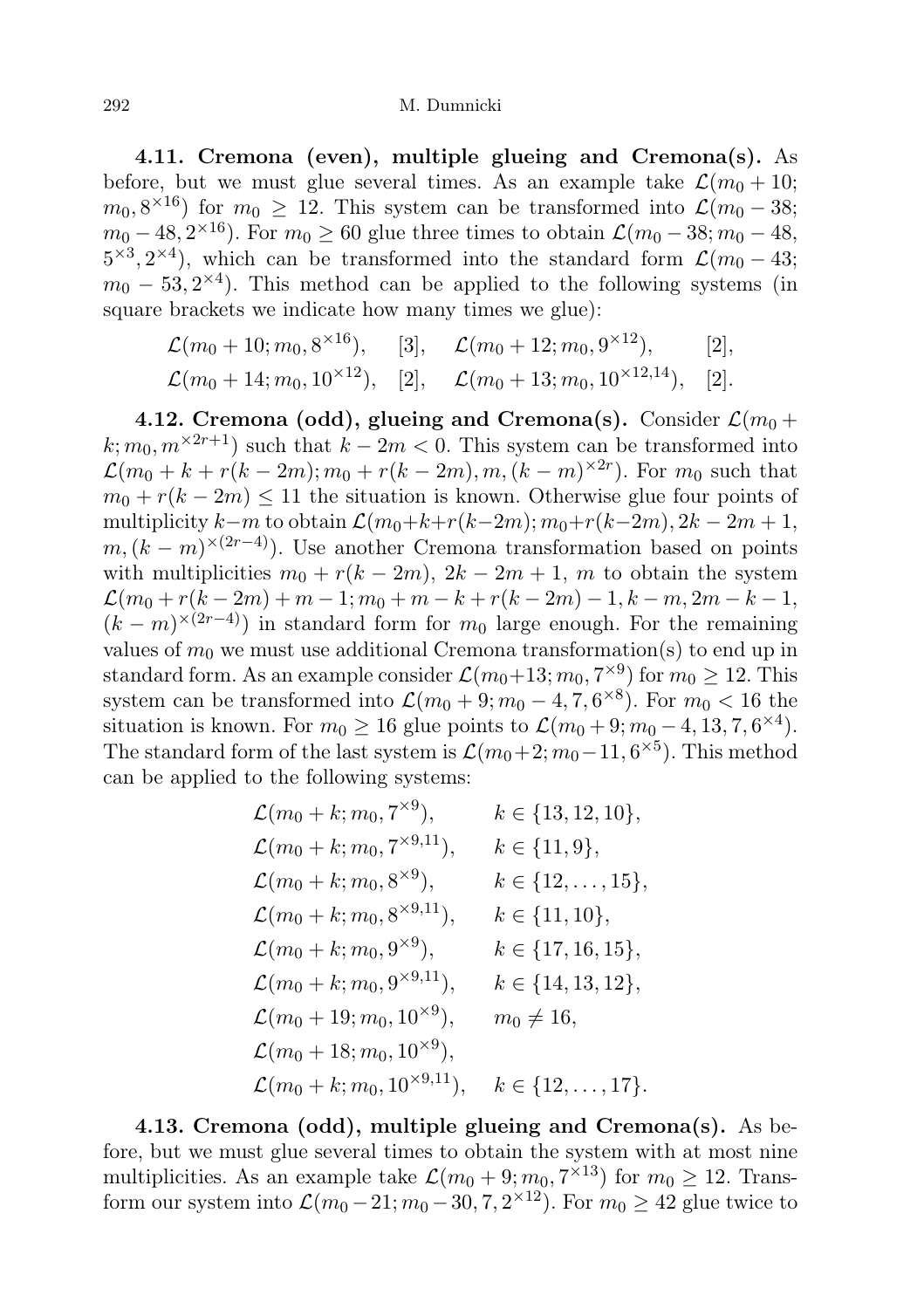obtain Cr( $\mathcal{L}(m_0 - 21; m_0 - 30, 7, 5, 5, 2^{\times 4})) = \mathcal{L}(m_0 - 24; m_0 - 33, 5, 4, 2^{\times 5})$ in standard form. This method can be applied to the following systems (in square brackets we indicate how many times we glue):

| $\mathcal{L}(m_0+9; m_0, 7^{\times 13}),$       | [2], | $\mathcal{L}(m_0+10; m_0, 8^{\times 13}),$             | [2], |
|-------------------------------------------------|------|--------------------------------------------------------|------|
| $\mathcal{L}(m_0+10; m_0, 8^{\times 15,17}),$   | [3], | $\mathcal{L}(m_0+12; m_0, 9^{\times 13}),$             | [2], |
| $\mathcal{L}(m_0+11; m_0, 9^{\times 9,11,13}),$ | [2], | $\mathcal{L}(m_0+11; m_0, 9^{\times 15}),$             | [3], |
| $\mathcal{L}(m_0+11; m_0, 9^{\times 17,19}),$   | 4 ,  | $\mathcal{L}(m_0+11; m_0, 9^{\times 21}),$             | 5 ,  |
| $\mathcal{L}(m_0+13;m_0,10^{\times 13}),$       |      | [2], $\mathcal{L}(m_0+13; m_0, 10^{\times 15}),$       | [3], |
| $\mathcal{L}(m_0+12; m_0, 10^{\times 13}),$     | 2 ,  | $\mathcal{L}(m_0+12; m_0, 10^{\times 15,17}),$         | [3], |
| $\mathcal{L}(m_0+12; m_0, 10^{\times 19}),$     |      | [4], $\mathcal{L}(m_0 + 12; m_0, 10^{\times 21, 23}),$ | 5 .  |

4.14. Negative glueing and Cremona. We use glueing to show that the system  $\mathcal{L}(m_0 + k; m_0, m^{\times r})$  with negative virtual dimension is empty. Therefore we glue four points of multiplicity  $m$  to one point of multiplicity  $2m$ , then we use Cremona transformation(s) to show that the resulting system is empty. As an example consider  $\mathcal{L}(32; 13, 9^{\times 11})$ . Use glueing to consider  $\mathcal{L}(32; 18, 13, 9^{\times 7})$ , which can be transformed into  $\mathcal{L}(0; 2^{\times 3}, 1, (-1)^{\times 5}, -2, -4)$ . The last system is empty. This method can be applied to the following systems:

$$
\mathcal{L}(32; 12, 9^{\times 11}), \qquad \mathcal{L}(32; 13, 9^{\times 11}),
$$
  
\n
$$
\mathcal{L}(31; 12, 9^{\times 11}), \qquad \mathcal{L}(31; 13, 9^{\times 10}),
$$
  
\n
$$
\mathcal{L}(30; 12, 9^{\times 10}), \qquad \mathcal{L}(35; 12, 10^{\times 11}),
$$
  
\n
$$
\mathcal{L}(35; 13, 10^{\times 11}), \qquad \mathcal{L}(34; 12, 10^{\times 11}),
$$
  
\n
$$
\mathcal{L}(34; 13, 10^{\times 10}), \qquad \mathcal{L}(33; 12, 10^{\times 10}),
$$
  
\n
$$
\mathcal{L}(32; 12, 10^{\times 10}), \qquad \mathcal{L}(33; 13, 10^{\times 10}),
$$
  
\n
$$
\mathcal{L}(32; 12, 10^{\times 10}).
$$

**4.15. Low multiplicities.** Consider  $\mathcal{L}(m_0 + k; m_0, m^{\times r})$  for  $k - m \leq 1$ . As before, this system can be transformed (by a sequence of Cremona transformations) into a system in standard form with at most two arbitrary "high" multiplicities, the other being strictly less than 2. Let  $L = \mathcal{L}(d; m_1, m_2, m^{\times s})$ be such a system,  $m \leq 1$ . If  $m \leq -2$  then L is -1-special if and only if L is non-empty, which is equivalent to the non-emptiness of  $\mathcal{L}(d; m_1, m_2)$ . For  $m = -1$  or  $m = 0$  it is enough to consider  $\mathcal{L}(d; m_1, m_2)$  based on at most two points. For  $m = 1$  we have two cases. If  $m_1 \geq -1$ ,  $m_2 \geq -1$  then L is non-special since multiplicity 1 always imposes an independent condition. For the opposite case we must decide whether  $L$  is non-empty. Dropping negative multiplicities we end up with a system with at most one multiplicity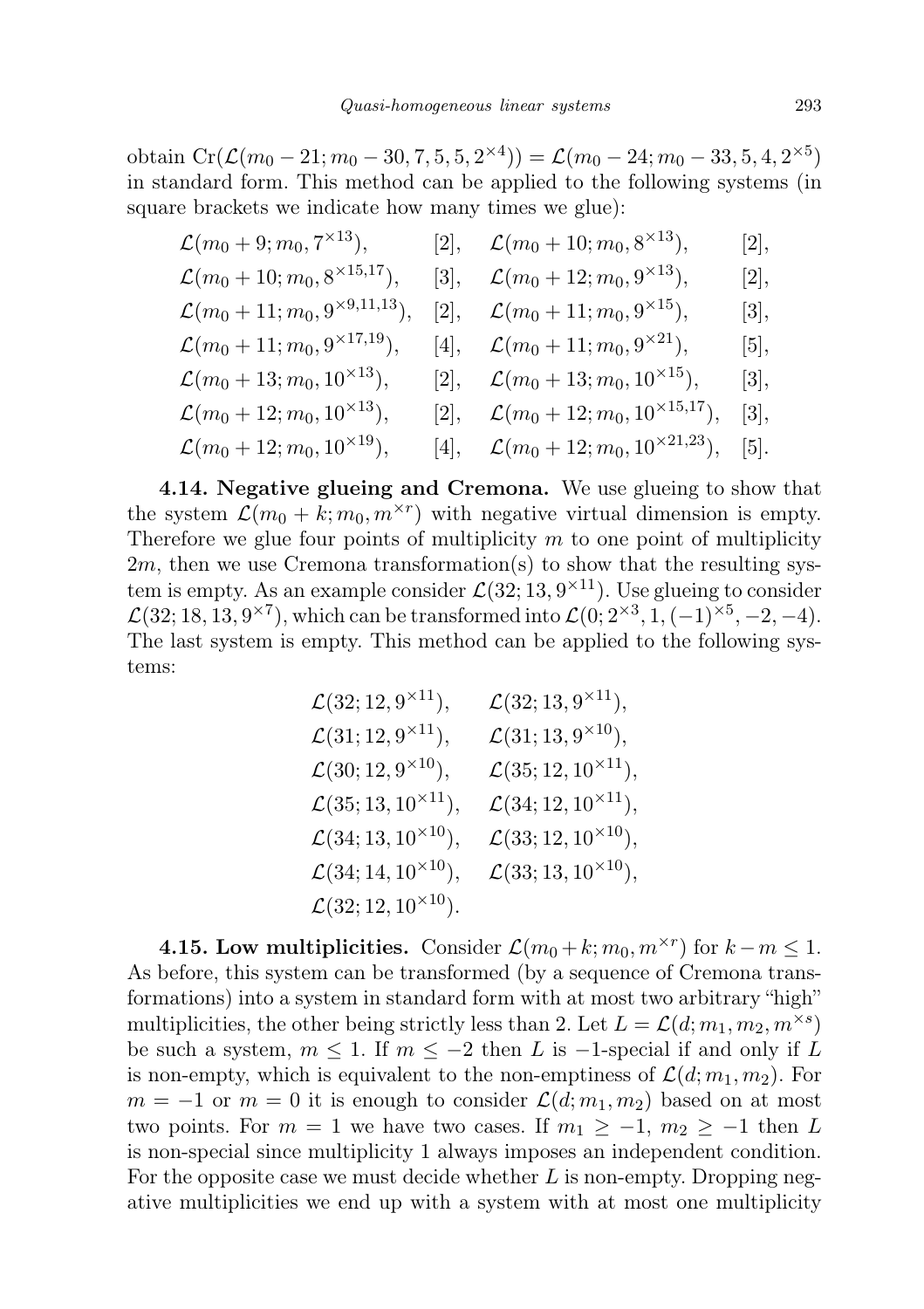not equal to 1. As an example consider  $\mathcal{L}(m_0+8; m_0, 7^{\times (2r+1)})$ . This system can be transformed to  $\mathcal{L}(m_0 + k - 6r; m_0 - 6r, 7, 1^{\times (2r)})$  in standard form. If  $m_0 - 6r \ge -1$  then the system is non-special. If  $m_0 - 6r < -1$  then the system is  $-1$ -special if and only if  $\mathcal{L}(m_0 + 8 - 6r; 7, 1^{\times (2r)})$  is non-empty, which holds for  $\binom{m_0 - 6r + 10}{2} \ge 28 + 2r$ . In fact we have  $\binom{m_0 - 6r + 10}{2} \le \binom{8}{2}$  $_{2}^{8}$ ) = 28, so  $r = 0$  and our system is non-special. This method can be applied to

$$
\mathcal{L}(m_0 + k; m_0, 7^{\times r}), \qquad k \le 8, r \ge 9,
$$
  
\n
$$
\mathcal{L}(m_0 + k; m_0, 8^{\times r}), \qquad k \le 9, r \ge 9,
$$
  
\n
$$
\mathcal{L}(m_0 + k; m_0, 9^{\times r}), \qquad k \le 10, r \ge 9,
$$
  
\n
$$
\mathcal{L}(m_0 + k; m_0, 10^{\times r}), \qquad k \le 11, r \ge 9.
$$

4.16. Additional methods. We use non-standard glueing, the reduction algorithm, etc.

•  $\mathcal{L}(28; 12, 8^{\times 9})$  Glue three points (using non-special system  $\mathcal{L}(15; 8^{\times 3})$ ) to obtain  $\mathcal{L}(28; 16, 12, 8^{\times 6})$ . The standard form of the last system is  $\mathcal{L}(4; 4)$ .

•  $\mathcal{L}(31; 12, 9^{\times 9})$  This system is non-special due to the reduction algorithm. We begin with the diagram  $(\overline{32})$ , use 12-reduction followed by nine 9-reductions. The last diagram is equal to  $(\overline{6}, 6, 6, 5, 5, 2)$ .

•  $\mathcal{L}(31; 13, 9^{\times 9})$  It is enough to show that  $\mathcal{L}(30; 13, 9^{\times 9})$  is non-special (observe that the last system has virtual dimension  $-1$ ). We have Cr°( $\mathcal{L}(30;$  $(13,9^{\times 9}) = \mathcal{L}(26;9^{\times 2},8^{\times 8})$ . Since all multiplicities are bounded by 11 we can use Theorem [10.](#page-5-0)

•  $\mathcal{L}(34; 12, 10^{\times 9})$  This system has positive virtual dimension. Since  $\mathcal{L}(19;$  $10^{\times 3}$ ) is non-empty and non-special we use glueing to consider

$$
Cr^{\circ}(\mathcal{L}(34; 20, 12, 10^{\times 6})) = \mathcal{L}(4; 2).
$$

•  $\mathcal{L}(35; 15, 10^{\times 9})$  This system has positive virtual dimension. As above, we glue to consider  $Cr^{\circ}(\mathcal{L}(35; 20, 15, 10^{\times 6})) = \mathcal{L}(5; 5)$ .

•  $\mathcal{L}(32; 12, 10^{\times 9})$  This system is empty due to the reduction algorithm. We begin with the diagram  $(\overline{33})$ , use 12-reduction followed by eight 10reductions. The last diagram is equal to  $(\overline{6}, 6, 6, 5, 5)$ , which can be enlarged to  $(\overline{10})$  and reduced to the empty diagram.

•  $\mathcal{L}(35; 16, 10^{\times 9})$  This system can be transformed into  $\mathcal{L}(31; 12, 10, 9^{\times 8})$ . It is enough to show that the system  $\mathcal{L}(30; 12, 10, 9^{\times 8})$  is non-empty and non-special. The last system can be transformed into  $\mathcal{L}(29; 11, 9^{\times 8}, 8)$ , which is non-special due to Theorem [10.](#page-5-0)

4.17. Direct computation. Sometimes we are forced to compute the rank of the matrix associated to a system. To make this task possible, we specialize to random points and compute over  $\mathbb{F}_p$  for some prime p. If the rank is maximal for specialized points over  $\mathbb{F}_p$  then it is maximal over  $\mathbb{Q}$  (and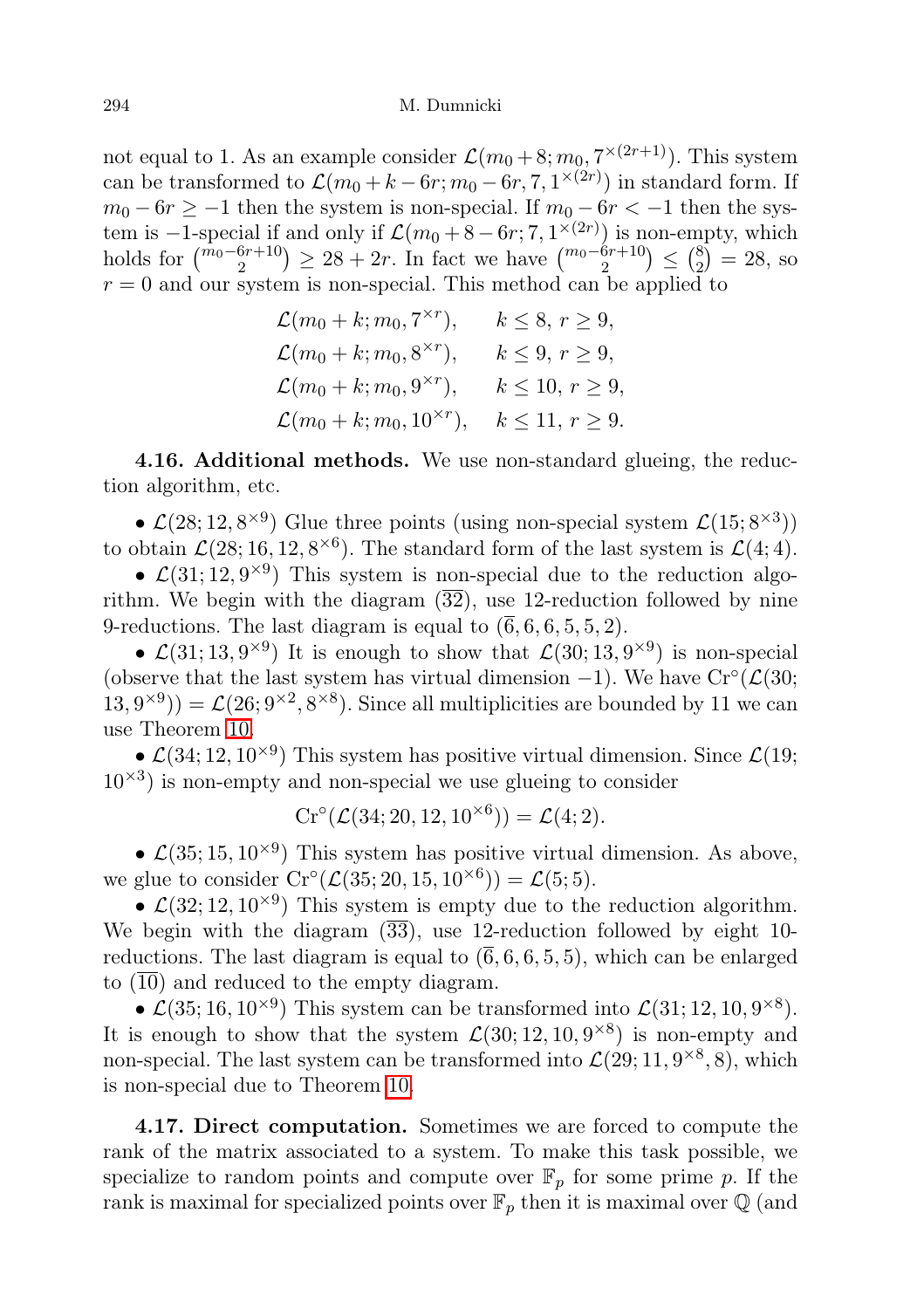hence over any field of characteristic zero) and for points in general position. Alternatively, we may use the diagram cutting method of [\[Dum 07a\]](#page-22-1) (the author has checked that it is possible in all cases). This method must be applied to the following systems:

$$
\mathcal{L}(28; 12, 8 \times 10), \qquad \mathcal{L}(33; 13, 9 \times 11), \n\mathcal{L}(33; 14, 9 \times 11), \qquad \mathcal{L}(31; 12, 9 \times 10), \n\mathcal{L}(32; 14, 9 \times 10), \qquad \mathcal{L}(30; 12, 9 \times 9), \n\mathcal{L}(37; 12, 10 \times 12), \qquad \mathcal{L}(36, 13, 10 \times 11), \n\mathcal{L}(36; 14, 10 \times 11), \qquad \mathcal{L}(34; 12, 10 \times 10), \n\mathcal{L}(34; 13, 10 \times 9), \qquad \mathcal{L}(33; 12, 10 \times 9), \n\mathcal{L}(35; 15, 10 \times 10), \qquad \mathcal{L}(34; 14, 10 \times 9), \n\mathcal{L}(33; 13, 10 \times 9), \qquad \mathcal{L}(36; 17, 10 \times 10).
$$

5. List of special systems. To produce the list of all special quasihomogeneous systems  $\mathcal{L}(d; m_0, m^{\times r})$  with  $m = 7, 8, 9, 10$  we will use Cremona transformations. From [\[Gim 89\]](#page-23-11) (see the discussion after Definition [9\)](#page-4-0) and Theorem [4](#page-2-0) it follows that the system as above is special if and only if

- while performing Cremona transformations some doubly negative (i.e.  $\leq$  -2) multiplicities appear, and
- its standard form has nonnegative virtual dimension.

Fix  $m \in \{7, 8, 9, 10\}$ . We will begin with systems  $\mathcal{L}(m_0 + k; m_0, m^{\times 2r})$ for  $k = 0, \ldots, m-2$ . By a sequence of Cremona transformations we can transform  $\mathcal{L}(m_0 + k; m_0, m^{\times 2r})$  into

$$
\mathcal{L}(m_0 + k + r(k-2m); m_0 + r(k-2m), (k-m)^{\times 2r}).
$$

Since  $k - m \leq -2$ , we know that  $\mathcal{L}(m_0 + k; m_0, m^{\times 2r})$  is special if and only if  $\mathcal{L}(m_0 + k + r(k-2m); m_0 + r(k-2m))$  is non-empty. The system with one base point cannot be special, so non-emptiness is equivalent to

$$
m_0 + k + r(k - 2m) \ge 0.
$$

To deal with  $\mathcal{L}(m_0 + k; m_0, m^{\times(2r+1)})$  for  $k = 0, \ldots, m-2$  we proceed as above with one more Cremona at the end (based on points with multiplicities  $m_0 + r(k-2m), m, 0$ . The condition for being special is

$$
m_0 + 2k + r(k - 2m) - m \ge 0.
$$

Now let k be either  $m-1$  or m. We proceed as above by transforming  $\mathcal{L}(m_0+k; m_0, m^{\times 2r}) \text{ into } \mathcal{L}(m_0+k+r(k-2m); m_0+r(k-2m), (k-m)^{\times 2r}),$ but now  $k - m$  is either  $-1$  or zero and can be dropped out. Therefore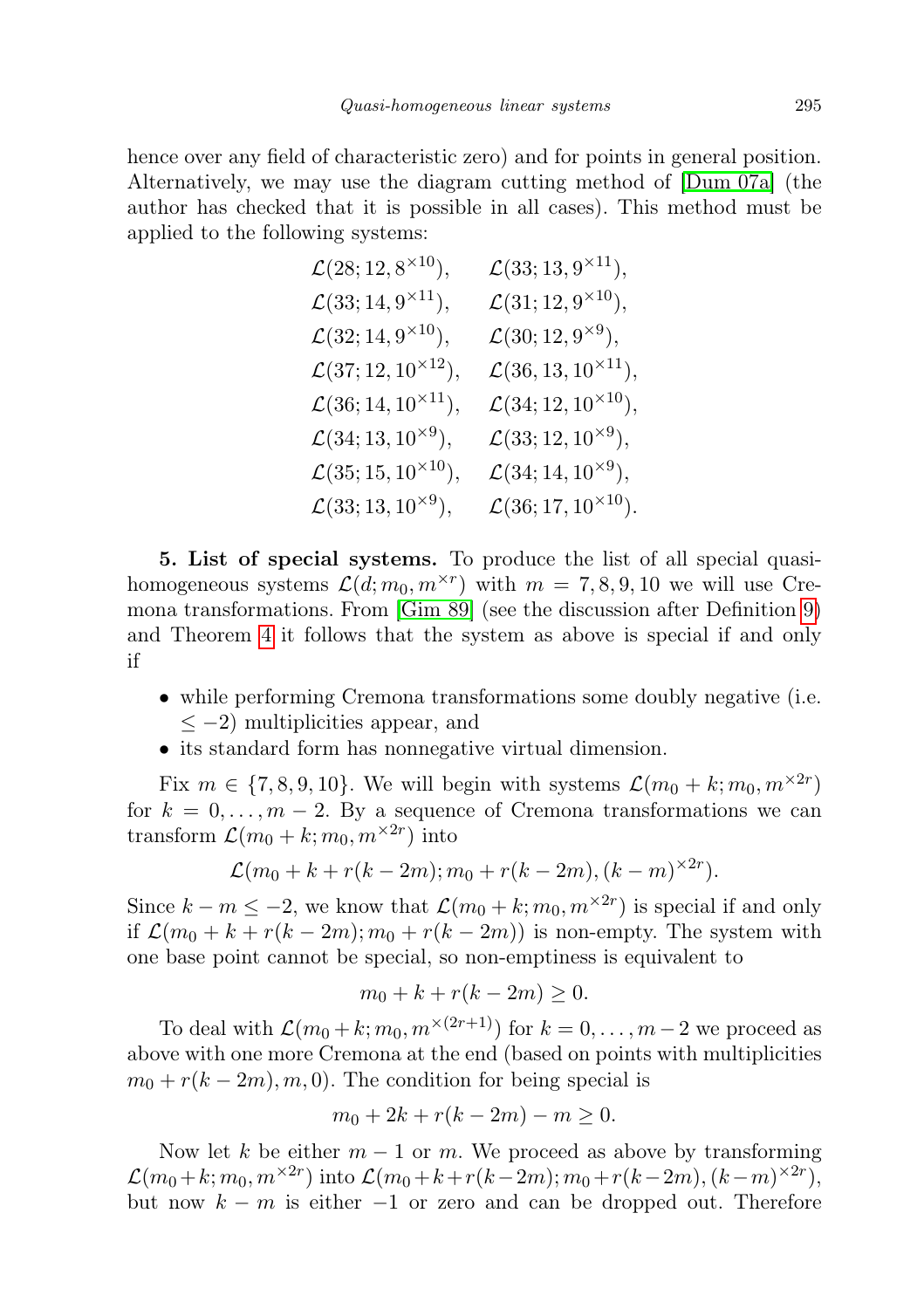$\mathcal{L}(m_0 + k; m_0, m^{\times 2r})$  is special if and only if  $\mathcal{L}(m_0 + k + r(k - 2m); m_0 +$  $r(k-2m)$ ,  $(k-m)^{\times 2r}$  is special. The last is equivalent to

$$
m_0 + k + r(k - 2m) \ge 0
$$
,  $m_0 + r(k - 2m) \le -2$ ,

which can be written as  $0 \le m_0 + k + r(k-2m) \le k-2$ . The case  $\mathcal{L}(m_0 + k;$  $m_0, m^{\times(2r+1)}$  can be handled similarly, and the condition for speciality is  $0 \leq m_0 + 2k + r(k - 2m) - m \leq k - 2.$ 

Let  $k \in \{m+1,\ldots,2m-1\}$ . Transform  $\mathcal{L}(m_0+k;m_0,m^{\times 2r})$  into  $\mathcal{L}(m_0+k;m_0,m^{\times 2r})$  $k + r(k-2m); m_0 + r(k-2m), (k-m)^{\times 2r}$  =: L. Observe that L is empty for  $m_0+k+r(k-2m) < k-m$ , in standard form for  $m_0+k+r(k-2m) \geq 3(k-m)$ and without doubly negative multiplicities for  $m_0 + k + r(k - 2m) \ge -1$ . Hence L can be special only for

$$
m_0 + r(k-2m) \in \{-m, \ldots, \max\{3(k-m) - k - 1, -2\}\}.
$$

Observe that for r large enough L must be empty, since  $k-m \geq 1$ . This gives a finite number of cases that should be dealt with separately, for example by a suitable computer program.

The same applies to  $\mathcal{L}(m_0 + k; m_0, m^{\times(2r+1)})$ , but now we must search through systems satisfying

$$
m_0 + r(k-2m) \in \{m-k, \ldots, \max\{k-m-1, -2\}\}.
$$

For  $k \in \{2m, \ldots, 3m-1\}$  the system  $\mathcal{L}(m_0+k; m_0, m^{\times r})$  is in standard form for  $m_0 + k > 3m$ , so we must check a finite number of cases for

$$
m_0 \in \{0, \ldots, 3m - k - 1\}.
$$

For  $k \geq 3m$  the system  $\mathcal{L}(m_0 + k; m_0, m^{\times r})$  is always in standard form and hence non-special.

The author did all the computations mentioned above for  $m = 7, 8, 9, 10$ and  $k \geq m+1$ . The full list for a fixed m contains an infinite family of special systems for  $k \leq m$  (which can be easily described) and additional 81 (resp. 128, 179, 257) systems for  $m = 7$  (resp.  $m = 8$ ,  $m = 9$ ,  $m = 10$ ). This list can be presented in a shorter form by gathering some systems into small families (e.g.  $\mathcal{L}(5 + 6r, -3 + 6r, 7^{\times 2r})$  for  $r = 1, ..., 10$ ). The list for  $m = 7$ is presented in Table [3.](#page-22-3) Similar lists for multiplicities 8, 9, 10 are available online at [\[Dum 09a\]](#page-23-12).

**6.** A note on Seibert's proof for  $m = 4$ . In [\[Sei 01\]](#page-23-6) all special systems of the form  $\mathcal{L}(d; m, 4^{\times r})$  have been classified. For all non-special cases but one the proof involved techniques avoiding computation of the rank of the interpolation matrix. For  $\mathcal{L}(13; 5, 4^{\times 9})$  Seibert used a Maple program to compute the rank of a  $105 \times 105$  matrix. The rank appeared to be maximal, so the system is non-special. Using the diagram cutting method (introduced in [\[Dum-Jar 07\]](#page-23-5)) we propose a much nicer proof of this fact, which can be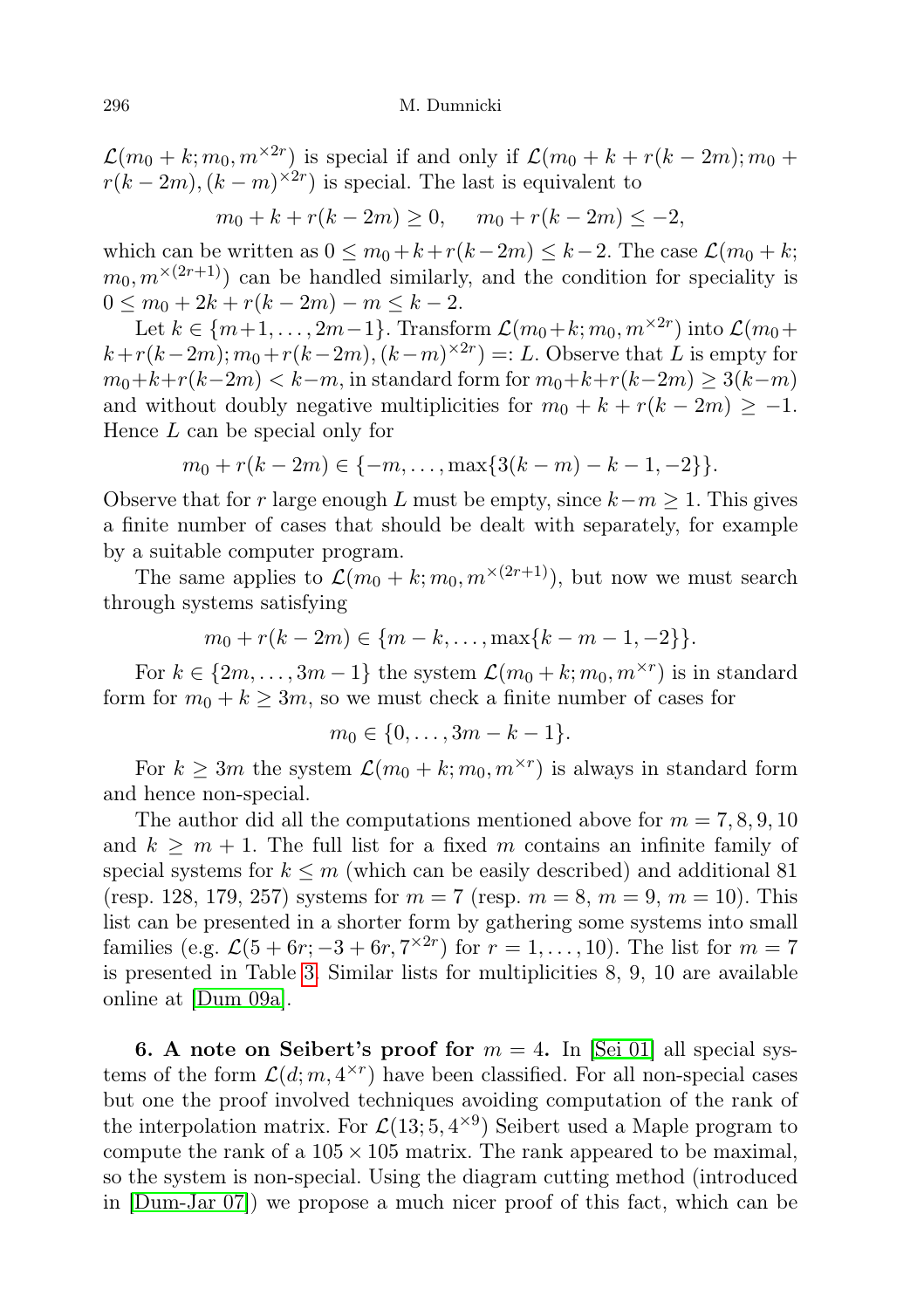easily checked by hand. The cutting is presented in Fig. [1.](#page-20-0) The order of cutting is indicated by the numbers in the diagram. Now, Seibert's proof does not rely on computations that cannot be done by hand.



<span id="page-20-0"></span>Fig. 1. Diagram cutting for  $\mathcal{L}(13; 5, 4^{\times 9})$ 

# 7. Tables and figures

Table 1. Results of INITIALCASES. It follows that  $\mathcal{L}(d; m_0, m^{\times r})$  is non-special for  $d = m_0 + k$  ( $d \geq$  $m_0 + k$  for type B) and  $r \ge r_0$ .

| Type | $\boldsymbol{m}$ | $_{k}$ | $\mathcal{S}_{\mathcal{S}}$ | $r_0$ | Type | $\boldsymbol{m}$ | $\boldsymbol{k}$ | $\mathcal{S}_{\mathcal{S}}$ | $r_{\rm 0}$ |
|------|------------------|--------|-----------------------------|-------|------|------------------|------------------|-----------------------------|-------------|
| B    | 7                | 17     |                             | 12    | Α    | 9                | 19               | $\overline{4}$              | 12          |
| А    | 7                | 16     | 1                           | 11    | А    | 9                | 18               | 5                           | 11          |
| А    | 7                | 15     | $\overline{2}$              | 11    | А    | 9                | 17               | 6                           | 11          |
| А    | 7                | 14     | 3                           | 11    | Α    | 9                | 16               | 7                           | 11          |
| А    | 7                | 13     | 4                           | 10    | Α    | 9                | 15               | 8                           | 10          |
| А    | $\overline{7}$   | 12     | $\overline{5}$              | 10    | Α    | 9                | 14               | 14                          | 12          |
| А    | $\overline{7}$   | 11     | 11                          | 12    | Α    | 9                | 13               | 17                          | 12          |
| А    | $\overline{7}$   | 10     | 13                          | 11    | А    | 9                | 12               | 29                          | 14          |
| A    | $\overline{7}$   | 9      | 24                          | 14    | А    | 9                | 11               | 62                          | 22          |
| Β    | 8                | 20     |                             | 13    | Β    | 10               | 25               |                             | 13          |
| А    | 8                | 19     | 1                           | 12    | А    | 10               | 24               | 1                           | 12          |
| А    | 8                | 18     | $\overline{2}$              | 12    | А    | 10               | 23               | $\overline{2}$              | 12          |
| А    | 8                | 17     | 3                           | 11    | А    | 10               | 22               | 3                           | 12          |
| А    | 8                | 16     | $\overline{5}$              | 11    | А    | 10               | 21               | 4                           | $11\,$      |
| А    | 8                | 15     | $\overline{5}$              | 11    | Α    | 10               | 20               | 5                           | $11\,$      |
| А    | 8                | 14     | 6                           | 10    | Α    | 10               | 19               | 6                           | 11          |
| А    | 8                | 13     | $\overline{7}$              | 10    | Α    | 10               | 18               | 7                           | 10          |
| А    | 8                | 12     | 13                          | 11    | А    | 10               | 17               | 13                          | 12          |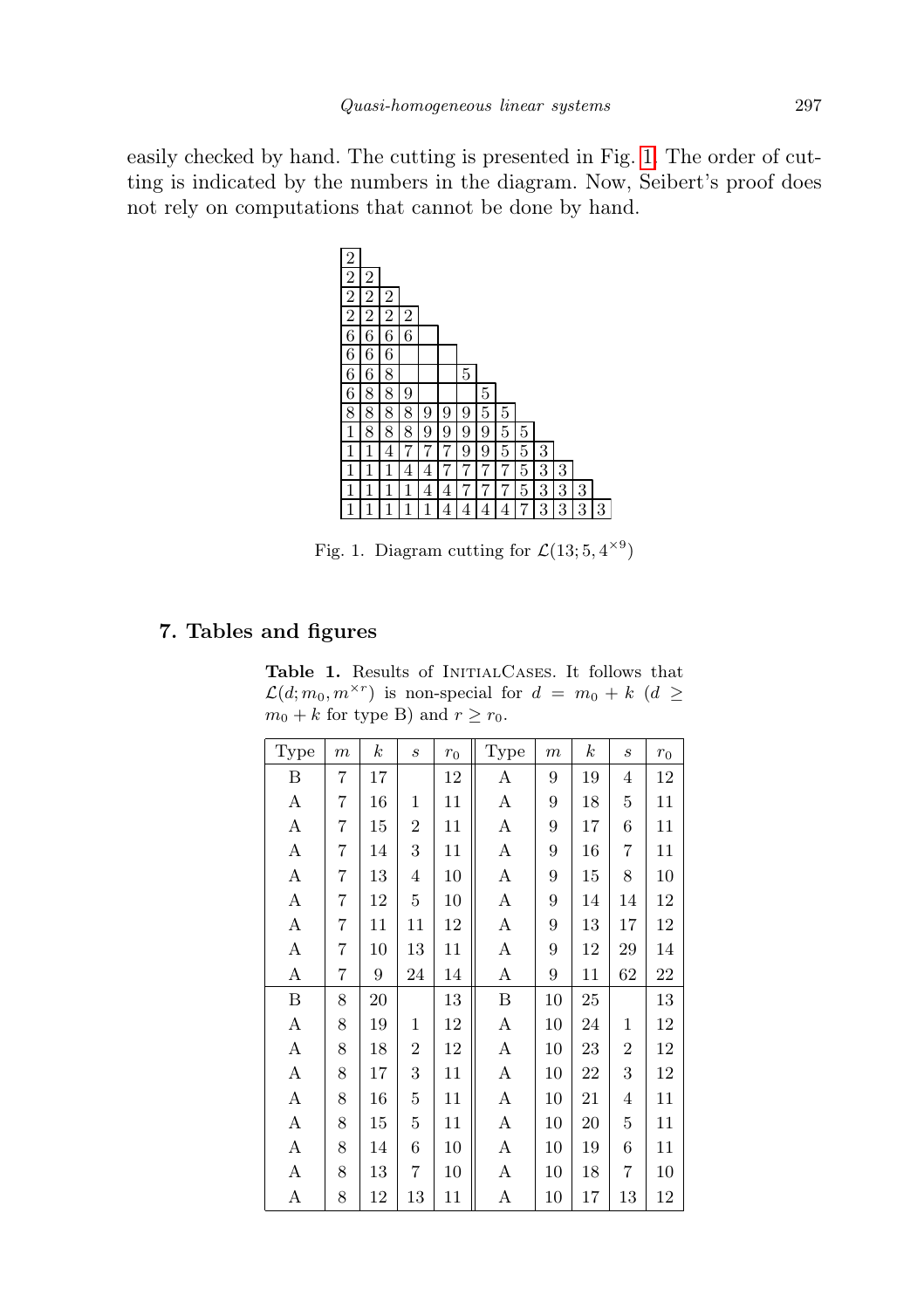| Type | m | k  | S  | $r_0$ | Type | $\boldsymbol{m}$ | k  | $\boldsymbol{s}$ | $r_0$ |
|------|---|----|----|-------|------|------------------|----|------------------|-------|
| А    | 8 | 11 | 19 | 12    | Α    | 10               | 16 | 15               | 12    |
| А    | 8 | 10 | 41 | 18    | А    | 10               | 15 | 17               | 12    |
| B    | 9 | 23 |    | 13    | А    | 10               | 14 | 26               | 13    |
| А    | 9 | 22 | 1  | 12    | А    | 10               | 13 | 41               | 16    |
| А    | 9 | 21 | 2  | 12    | А    | 10               | 12 | 79               | 24    |
| А    | 9 | 20 | 3  | 12    |      |                  |    |                  |       |

<span id="page-21-0"></span>Table 2. Cases to be considered separately

| $\mathcal{L}(m_0+k;m_0,7^{\times r})$                              | $\mathcal{L}(m_0+k;m_0,7^{\times r})$                                |
|--------------------------------------------------------------------|----------------------------------------------------------------------|
| $k \geq 17, r \in \{9, 10, 11\}$                                   | $k \in \{16, 15, 14\}, r \in \{9, 10\}$                              |
| $\mathcal{L}(m_0+k;m_0,7^{\times 9})$                              | $\mathcal{L}(m_0+11; m_0, 7^{\times r}), r \in \{9, 10, 11\}$        |
| $k \in \{13, 12\}$                                                 |                                                                      |
| $\mathcal{L}(m_0+10; m_0, 7^{\times r})$                           | $\mathcal{L}(m_0+9; m_0, 7^{\times r}), r \in \{9, 10, 11, 12, 13\}$ |
| $r \in \{9, 10\}$                                                  |                                                                      |
| $\mathcal{L}(m_0+k;m_0,7^{\times r})$                              |                                                                      |
| $k \in \{0, \ldots, 8\}, r \ge 9$                                  |                                                                      |
| $\mathcal{L}(m_0+k;m_0,8^{\times r})$                              | $\mathcal{L}(m_0+k;m_0,8^{\times r})$                                |
| $k \ge 20, r \in \{9, \ldots, 12\}$                                | $k \in \{17, 16, 15, 12\}, r \in \{9, 10\}$                          |
| $\mathcal{L}(m_0+k;m_0,8^{\times r})$                              | $\mathcal{L}(m_0 + k; m_0, 8^{\times 9})$                            |
| $k \in \{19, 18, 11\}, r \in \{9, 10, 11\}$                        | $k \in \{14, 13\}$                                                   |
| $\mathcal{L}(m_0+10; m_0, 8^{\times r})$                           | $\mathcal{L}(m_0+k;m_0,8^{\times r})$                                |
| $r \in \{9, \ldots, 17\}$                                          | $k \in \{0, \ldots, 9\}, r \geq 9$                                   |
| $\mathcal{L}(m_0+k;m_0,9^{\times r})$                              | $\mathcal{L}(m_0+k;m_0,9^{\times r})$                                |
| $k \geq 23, r \in \{9, \ldots, 12\}$                               | $k \in \{22, \ldots, 19, 14, 13\}, r \in \{9, 10, 11\}$              |
| $\mathcal{L}(m_0+k;m_0,9^{\times r})$                              | $\mathcal{L}(m_0+15; m_0, 9^{\times 9})$                             |
| $k \in \{18, 17, 16\}, r \in \{9, 10\}$                            |                                                                      |
| $\mathcal{L}(m_0 + 12; m_0, 9^{\times r})$                         |                                                                      |
| $r \in \{9, \ldots, 13\}$                                          | $\mathcal{L}(m_0+11; m_0, 9^{\times r}), r \in \{9, \ldots, 21\}$    |
| $\mathcal{L}(m_0+k;m_0,9^{\times r})$                              |                                                                      |
| $k \in \{0, \ldots, 10\}, r \ge 9$                                 |                                                                      |
| $\mathcal{L}(m_0+k;m_0,10^{\times r})$                             | $\mathcal{L}(m_0+k;m_0,10^{\times r})$                               |
| $k > 25$ ,                                                         | $k \in \{24, 23, 22, 17, 16, 15\},\$                                 |
| $r \in \{9, \ldots, 12\}$                                          | $r \in \{9, 10, 11\}$                                                |
| $\mathcal{L}(m_0+k;m_0,10^{\times r})$                             |                                                                      |
| $k \in \{21, 20, 19\}, r \in \{9, 10\}$                            | $\mathcal{L}(m_0+18; m_0, 10^{\times 9})$                            |
|                                                                    |                                                                      |
| $\mathcal{L}(m_0+14; m_0, 10^{\times r}), r \in \{9, \ldots, 12\}$ | $\mathcal{L}(m_0+13; m_0, 10^{\times r}), r \in \{9, \ldots, 15\}$   |
| $\mathcal{L}(m_0+12; m_0, 10^{\times r})$                          | $\mathcal{L}(m_0+k;m_0,10^{\times r})$                               |
| $r\in\{9,\ldots,23\}$                                              | $k \in \{0, \ldots, 11\}, r \ge 9$                                   |
|                                                                    |                                                                      |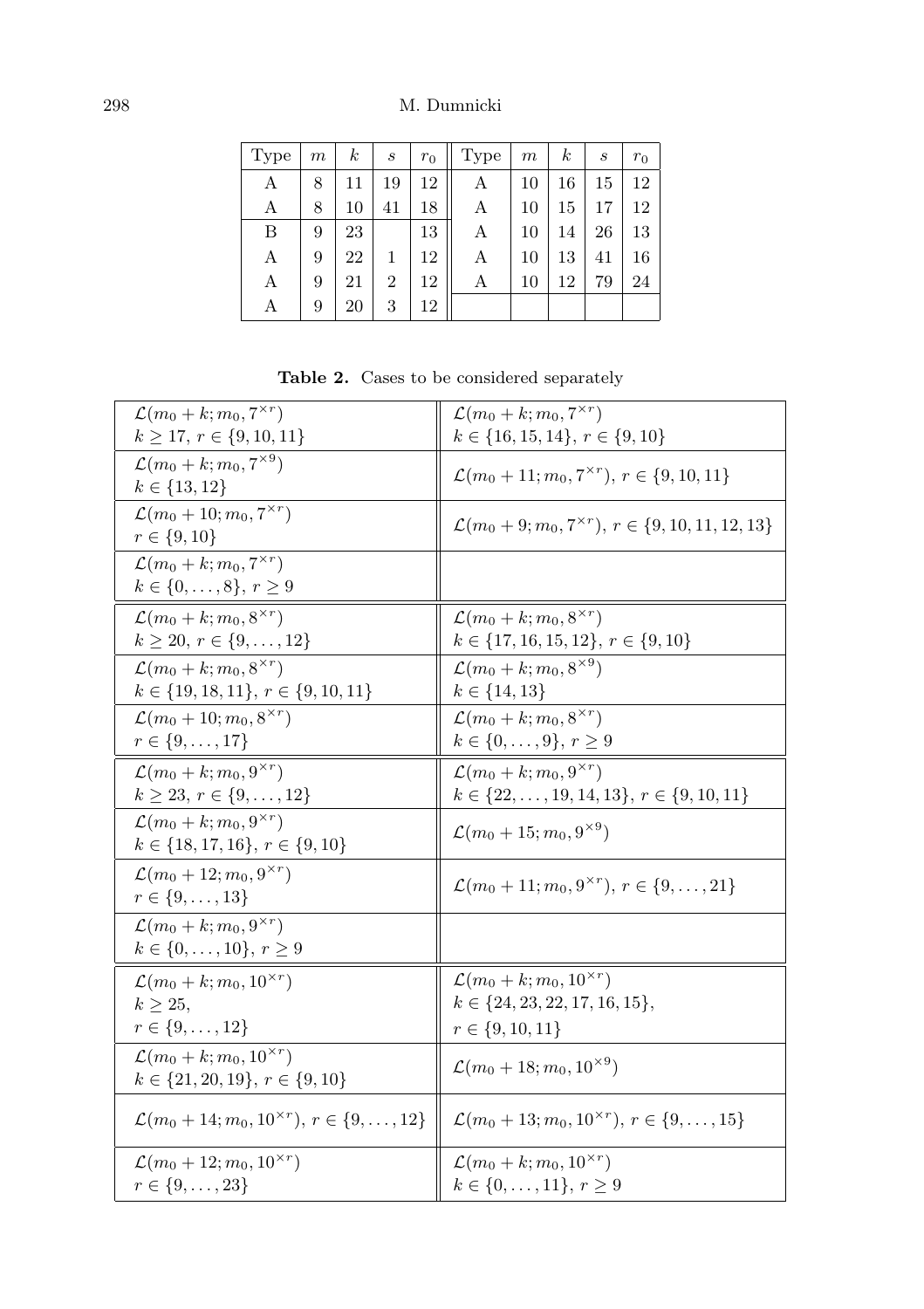| $\mathcal{L}(m_0+k;m_0,7^{\times 2r})$                  | $k \leq 5, m_0 + k + r(k - 14) \geq 0$      |
|---------------------------------------------------------|---------------------------------------------|
| $\mathcal{L}(m_0+k;m_0,7^{\times(2r+1)})$               | $k \leq 5, m_0 + 2k + r(k - 14) - 7 \geq 0$ |
| $\mathcal{L}(m_0+7;m_0,7^{\times 2r})$                  | $0 \le m_0 + 7 - 7r \le 5$                  |
| $\mathcal{L}(m_0+7; m_0, 7^{\times (2r+1)})$            | $0 \le m_0 + 7 - 7r \le 5$                  |
| $\mathcal{L}(m_0+6;m_0,7^{\times 2r})$                  | $0 \leq m_0 + 6 - 6r \leq 4$                |
| $\mathcal{L}(m_0+6; m_0, 7^{\times (2r+1)})$            | $0 \leq m_0 + 5 - 6r \leq 4$                |
| $\mathcal{L}(8 + 6k; 6k, 7^{\times (2 + 2k)})$          | $k \in \{0, 1\}$                            |
| $\mathcal{L}(9+6k; 1+6k, 7^{\times (2+2k)})$            | $k \in \{0, \ldots, 3\}$                    |
| $\mathcal{L}(10+6k; 2+6k, 7^{\times (2+2k)})$           | $k \in \{0, \ldots, 6\}$                    |
| $\mathcal{L}(11+6k; 3+6k, 7^{\times(2+\overline{2k})})$ | $k \in \{0, \ldots, 9\}$                    |
| $\mathcal{L}(12 + 6k; 4 + 6k, 7^{\times (2+2k)})$       | $k \in \{0, \ldots, 12\}$                   |
| $\mathcal{L}(9+5k;5k,7^{\times (2+2k)})$                | $k\in\{0,1\}$                               |
| $\mathcal{L}(10+5k; 1+5k, 7^{\times (2+2k)})$           | $k \in \{0, 1, 2\}$                         |
| $\mathcal{L}(11+5k; 2+5k, 7^{\times (2+2k)})$           | $k \in \{0,\ldots,3\}$                      |
| $\mathcal{L}(12+5k; 3+5k, 7^{\times (2+2k)})$           | $k \in \{0,\ldots,4\}$                      |
| $\mathcal{L}(12; 3, 7^{\times 3})$                      |                                             |
| $\mathcal{L}(10+4k; 4k, 7^{\times (2+2k)})$             | $k \in \{0, 1\}$                            |
| $\mathcal{L}(11+4k; 1+4k; 7^{\times (2+2k)})$           | $k \in \{0, 1\}$                            |
| $\mathcal{L}(12+4k; 2+4k, 7^{\times (2+2k)})$           | $k \in \{0, 1, 2\}$                         |
| $\mathcal{L}(11 + k; 1 + k, 7^{\times 3})$              | $k \in \{0, 1\}$                            |
| $\mathcal{L}(22; 12, 7^{\times 7})$                     |                                             |
| $\mathcal{L}(11+3k; 3k, 7^{\times (2+2k)})$             | $k \in \{0, 1\}$                            |
| $\mathcal{L}(12+3k; 1+3k, 7^{\times (2+2k)})$           | $k \in \{0, 1\}$                            |
| $\mathcal{L}(11 + k; k, 7^{\times 3})$                  | $k \in \{0, 1\}$                            |
| $\mathcal{L}(16+5k; 5+5k, 7^{\times(5+2k)})$            | $k \in \{0, 1\}$                            |
| $\mathcal{L}(12 + 2k; 2k, 7^{\times (2+2k)})$           | $k \in \{0, 1\}$                            |
| $\mathcal{L}(12 + 4k; 4k, 7^{\times (3+2k)})$           | $k \in \{0, 1\}$                            |
| $\mathcal{L}(15 + k; 2 + k, 7^{\times 5})$              | $k \in \{0, 1\}$                            |
| $\mathcal{L}(14 + k; k, 7^{\times 5})$                  | $k \in \{0, 1, 2\}$                         |
| $\mathcal{L}(15+k;k,7^{\times 5})$                      | $k \in \{0, 1\}$                            |
| $\mathcal{L}(16; 7^{\times 5})$                         |                                             |

<span id="page-22-3"></span>**Table 3.** Quasi-homogeneous special systems for  $m = 7$ 

## References

- <span id="page-22-0"></span>[Cil-Mir 98] C. Ciliberto and R. Miranda, Degeneration of planar linear systems, J. Reine Angew. Math. 501 (1998), 191–220.
- <span id="page-22-1"></span>[\[Dum 07a\]](http://dx.doi.org/10.4064/ap90-2-3) M. Dumnicki, Cutting diagram method for systems of plane curves with base points, Ann. Polon. Math. 90 (2007), 131–143.
- <span id="page-22-2"></span>[\[Dum 07b\]](http://dx.doi.org/10.1007/s00200-007-0049-6) —, Expected term bases for generic multivariate Hermite interpolation, Appl. Algebra Engrg. Comm. Comput. 18 (2007), 467–482.